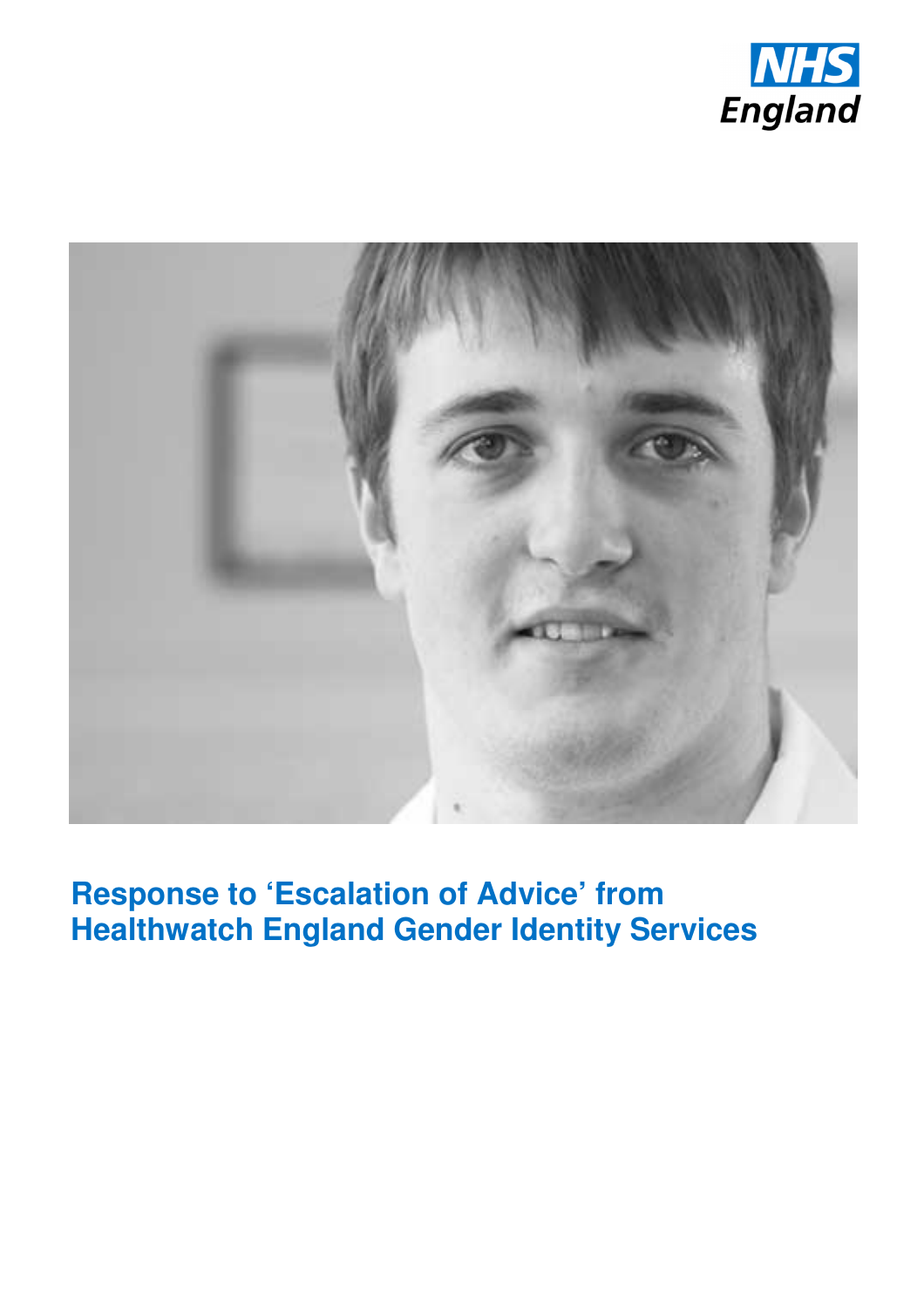## **Response to 'Escalation of Advice' from Healthwatch England Gender Identity Services**

Version number: V2

First published: 9 October 2014

Prepared by: Ann Sutton, Director of Commissioning (Corporate)

Classification: Official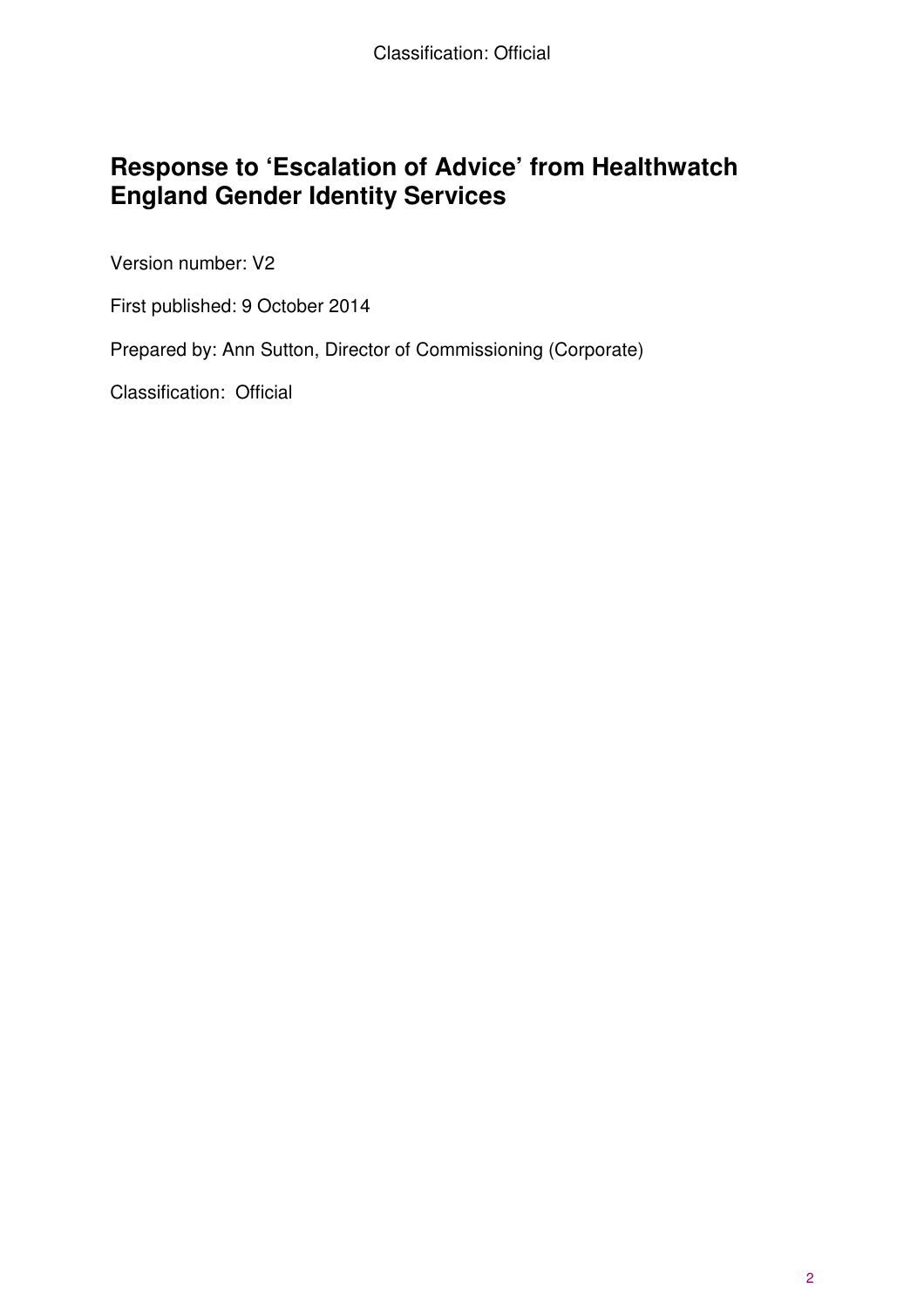# **Contents**

| $2^{\circ}$    |  |  |  |
|----------------|--|--|--|
| 3 <sup>1</sup> |  |  |  |
| $\overline{4}$ |  |  |  |
| 5 <sup>5</sup> |  |  |  |
| 6              |  |  |  |
| $7^{\circ}$    |  |  |  |
| 8              |  |  |  |
|                |  |  |  |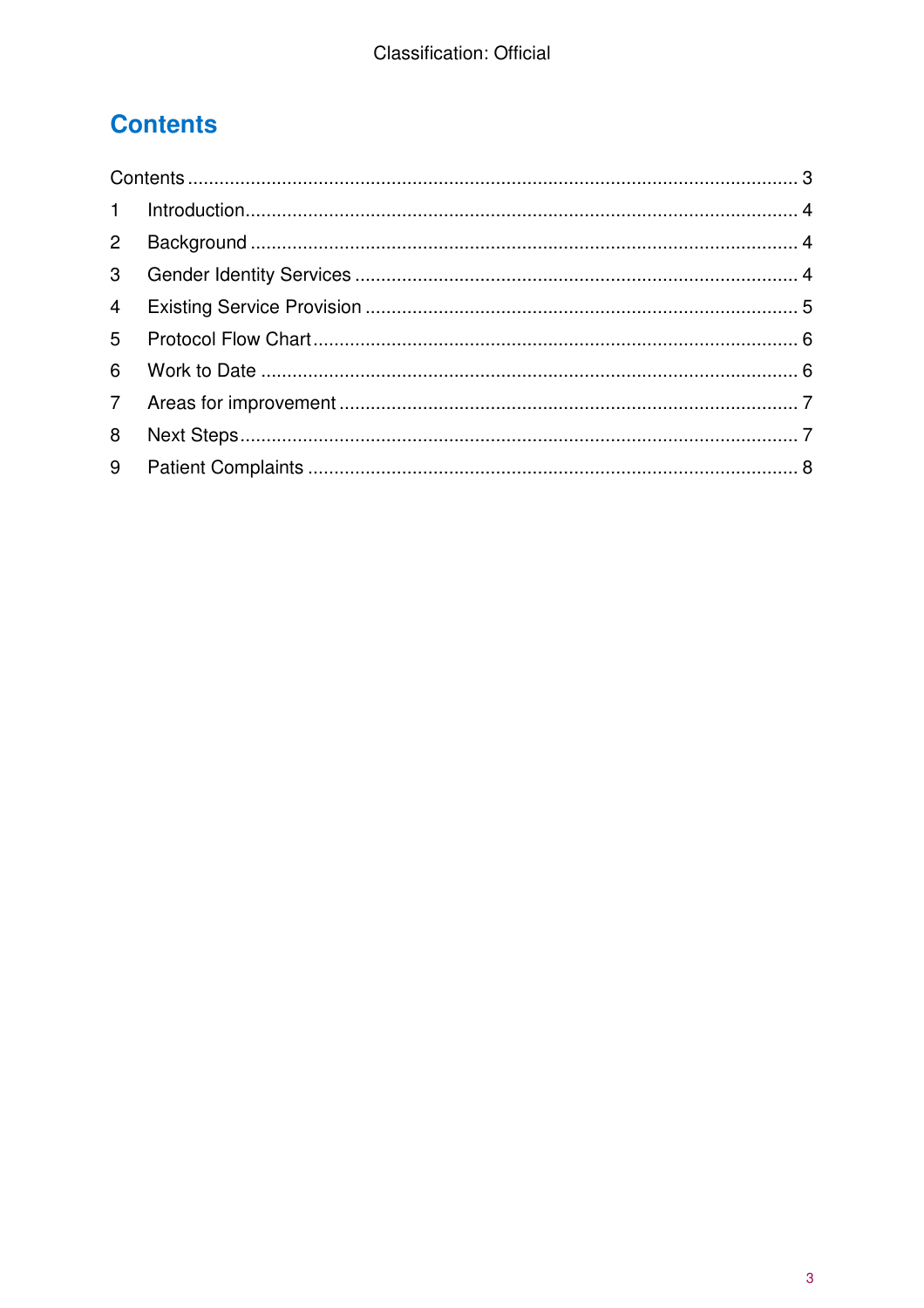## **1 Introduction**

This report is a response to the 'Escalation of Advice' from Healthwatch England in respect of lack of access to gender identity services. This escalation requires NHS England to instigate an initial investigation into the issues raised and to identify whether further investigation is necessary.

The investigation has been carried out by the Director of Commissioning (Corporate) this has included:

- A review of NHS England work to date on gender identity services
- An assessment of the current issues
- A meeting with representatives of Healthwatch England to further understand the issues raised
- A summary of next steps

## **2 Background**

Gender dysphoria describes the discomfort felt by people whose innate gender identity, the sense of being a boy/man or girl/woman, conflicts with their visible sex characteristics.

- It is estimated that 20 people in 100,000 are transgender in England
- The current growth rate in the number of transgender people is increasing. Better social, medical and legislative provision for transgender people, as well as greater awareness, may be leading towards this increase
- Demand for services for transgender people is increasing each year with relatively few specialist services to cope with demand with a small number of specially trained staff
- Few younger people present for treatment despite the fact that most gender dysphoric adults report experiencing gender variance at a very young age
- When transgender people reveal their gender variance they are often exposed to bullying, hate crime and discrimination

(Source –NHS Citizen Assembly Information Pack 18 September 2014)

## **3 Gender Identity Services**

Specialist Gender Identity Services (SGIS) provide assessment, care and treatment for people affected by concerns regarding gender identity, role and/or expressions that differ from the cultural norm for their birth assigned sex.

These services are delivered through a variety of providers on pathways of care designed to assist people with gender dysphoria to explore their gender identity, find a gender role that is comfortable for them and provide therapeutic interventions. The process of treatment aims to achieve an improved quality of life. As such, all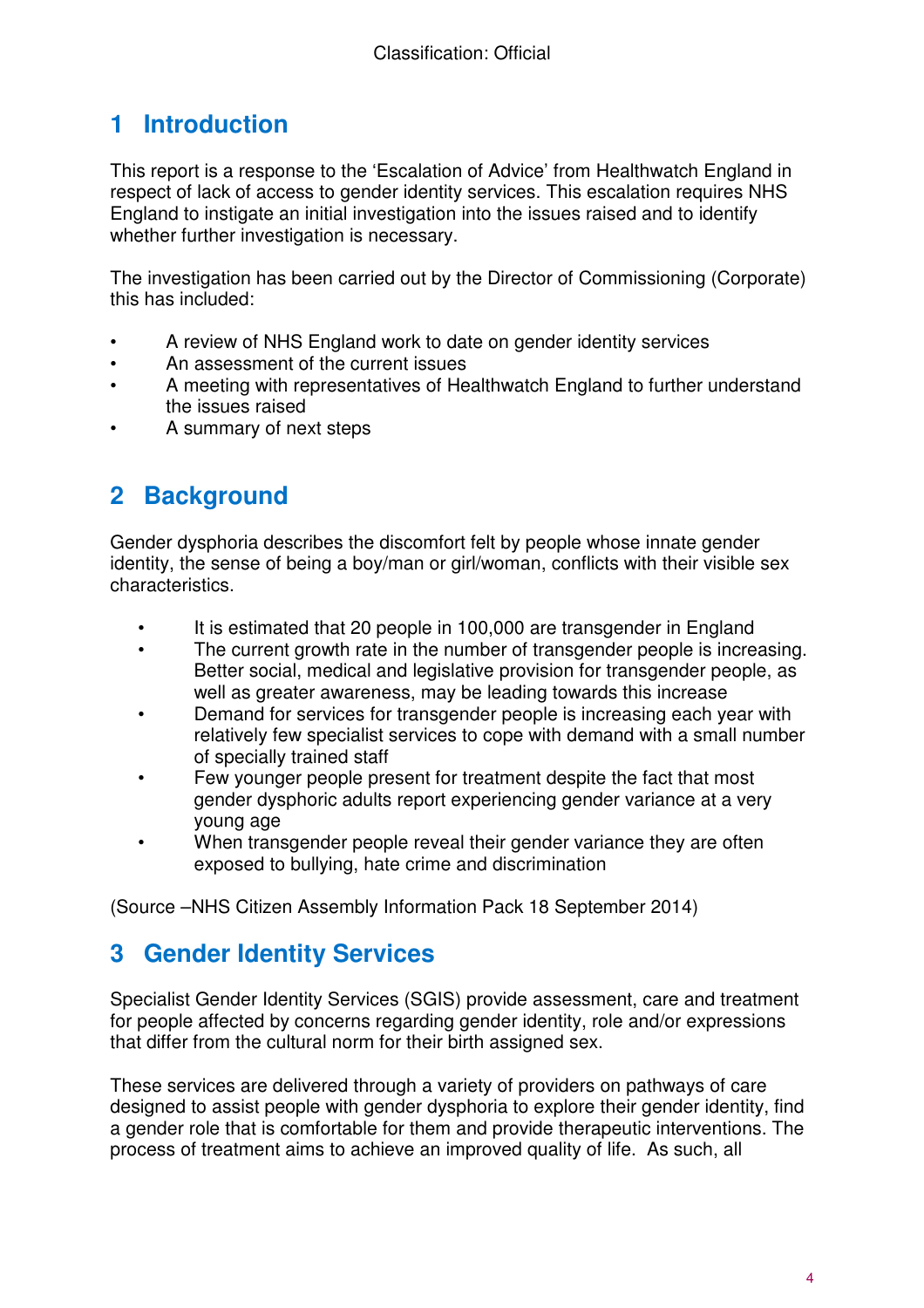interventions, including surgery, should be viewed as possible components of a personalised package of care specific to the needs of each service user.

Personalised treatment programmes may or may not involve a change in gender expression or body modifications. Services also ensure that the right checks and balances are in place prior to people undergoing irreversible treatments and possible surgical interventions.

In April 2013 Gender Identity Services became the commissioning responsibility of NHS England. Prior to this point gender identity services were commissioned by Primary Care Trusts either directly for their local population or through Specialised Commissioning Groups. There was no consistent approach to commissioning or understanding the complete picture of services and access to these services in England.

## **4 Existing Service Provision**

Once an individual patient has been referred by their GP there are currently 7 Gender Identity Clinics (GIC) commissioned by NHS England.

| No.            | <b>Name</b>                                                                                                  | Location    |
|----------------|--------------------------------------------------------------------------------------------------------------|-------------|
|                | The Laurels Gender Identity and Sexual Health Centre                                                         | Devon       |
| 2              | West London Mental Health Trust Gender Identity Clinic                                                       | London      |
| 3              | Northamptonshire Healthcare FT Specialist Gender service                                                     | Northampton |
| $\overline{4}$ | Nottingham Gender Clinic                                                                                     | Nottingham  |
| 5              | Sheffield Health and Social Care NHS FT Sexual and<br>Relationship, Sexual Medicine and Transgender Services | Sheffield   |
| 6              | <b>Leeds Gender Identity Clinic</b>                                                                          | Leeds       |
| $\overline{7}$ | Northern Region Gender dysphoria Service                                                                     | Newcastle   |

Gender identity clinics will:

- accept referrals for patients registered with GPs anywhere in England.
- follow operational policies consistent with UK intercollegiate "Good Practice Guidelines" for the assessment and treatment of adults with gender dysphoria (UKGPG).
- comply with UKGPG in the delivery of care for their patients; departures in clinical practice from UKGPG, which may occur as a consequence of the exercise of clinical judgment, must be justifiable and the rationale must be explained to the patient.
- Once the patient has been seen at a GIC the patient pathway for gender identity services is dependent on the patients' individual need.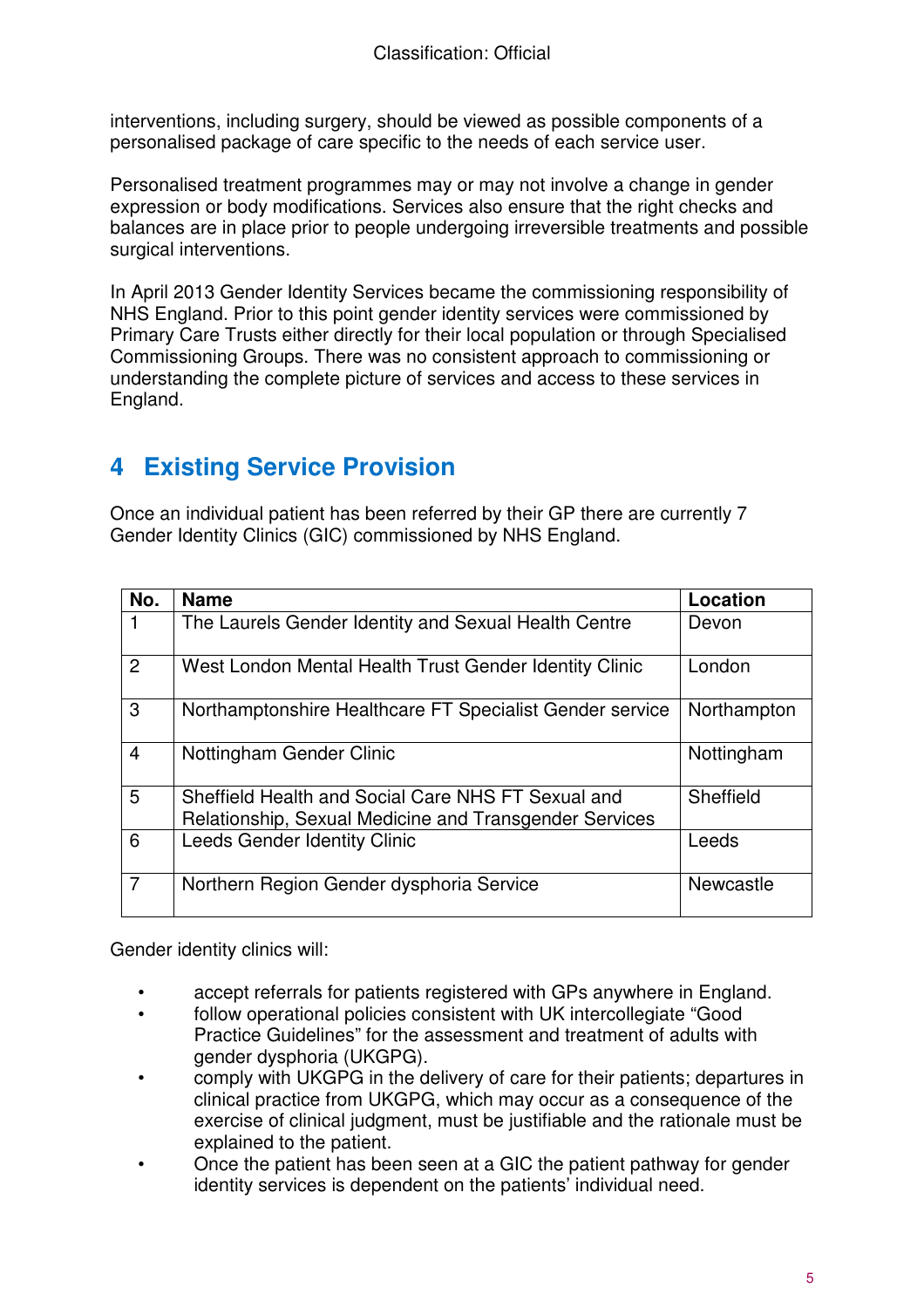• The patient pathway is provided below, this can be found in the interim protocol and service guidelines 2013/14 published on the NHS England website. http://www.england.nhs.uk/2013/10/28/gender-protocol/

This complex pathway indicates some services that are the commissioning responsibility of NHS England and some of which are those of Clinical Commissioning Groups (CCGs).

## **5 Protocol Flow Chart**

"When implementing the protocol the patient should be a full participant in decisions about their health care and wellbeing and be given any information or support that they need in order to do so"

Should patients be referred for genital surgery there are currently 3 NHS England commissioned services in England:

| No.          | <b>Provider Name</b>                         | <b>Location</b> |
|--------------|----------------------------------------------|-----------------|
|              | <b>Imperial College Healthcare NHS Trust</b> | London          |
|              | (Charing Cross Hospital)                     |                 |
|              | Provider of Male to female surgery           |                 |
| 2            | <b>St Peters Andrology Centre</b>            | London          |
|              | Provider of female to male surgery           |                 |
| $\mathbf{3}$ | <b>Nuffield Health Hospitals</b>             | <b>Brighton</b> |
|              | Provider of Male to female surgery           |                 |

There is also one NHS England commissioned service for child and adolescent gender identity services, Tavistock and Portman NHS Foundation Trust

## **6 Work to Date**

The section below outlines the work that has been carried out by NHS England since April 2013 in conjunction with clinicians, patients, carers, friends and relatives.

- A Gender Identity Clinical Reference Group (CRG) was established in 2013 this includes clinical staff, patients, carers and representatives of professional bodies. http://www.england.nhs.uk/ourwork/commissioning/spec-services/npccrg/group-c/c05/
- In June 2013 the CRG embarked on the development of a new service specification and clinical commissioning policy.
- To support the CRG in this work the Transgender Network was established and now has over 100 members. The network has held three meetings since June 2013. It is designed to hear the views of people and to influence the strategic direction of services. It is organised and facilitated by the NHS England Patient and Public Voice Team.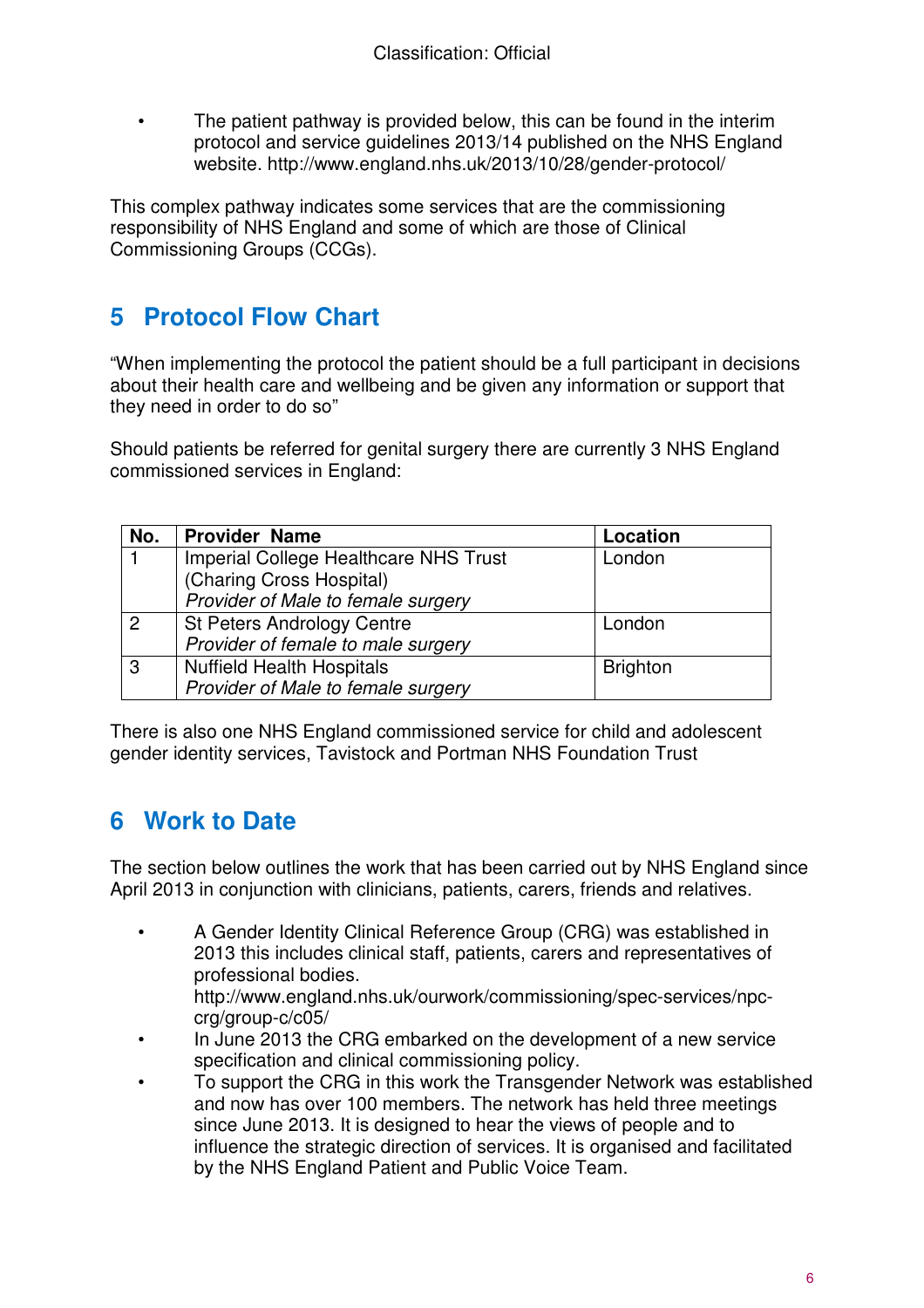http://www.england.nhs.uk/ourwork/patients/public-voice/identity/

- Eight network engagement sessions have been held, which can be accessed at https://storify.com/NHSEngland/nhs-england-gender-identityservices-review
- The CRG work has embraced the principles of the UK Inter-Collegiate "Good Practice Guidelines for The Assessment and Treatment of Adults with Gender Dysphoria" published in October 2013.
- Also supporting this work was a study commissioned by the then NHS England lead Deputy National Medical Director (Health Inequalities). As part of this research, Equality and Heath Inequalities team members' supported and attended the trans\* health matters conference that took place in Birmingham on 1st May 2014 and the eight network engagement events.
- In recognition of the time required to develop the new service specification an Interim Protocol was adopted in July 2013 and became operational across England in October. This was based on the NHS Scotland "Gender Reassignment Protocol" 2012. http://www.england.nhs.uk/wpcontent/uploads/2013/10/int-gend-proto.pdf
	- At the NHS England AGM on 18 September 2014 improving gender identity services was one of five topics for in depth discussion. This had the active participation of Executive and Non-Executive Board Members.

## **7 Areas for improvement**

Healthwatch England and a number of local Healthwatch have provided information on the current experiences of transgender people. These stories concur with the experiences communicated by the Transgender Network, recognised by the CRG in the new service specification and highlighted at the recent AGM including;

- A need for a patient/individual centred approach to care
- A lack of information for patients about their treatment
- Variation in Services with inconsistent protocols and procedures
- Ensuring GPs have the right information to offer appropriate support
- Long waiting times for assessment and treatment
- Variable quality of communication with and between healthcare professionals
- Ensuring good integration between the pathway for children and young people and the pathway for adults
- Treating transgender people with dignity and respect

## **8 Next Steps**

• The new service specification and clinical commissioning policy will be received by the NHS England Clinical Priorities Advisory Group in October 2014 for consideration and submission to the prioritisation process in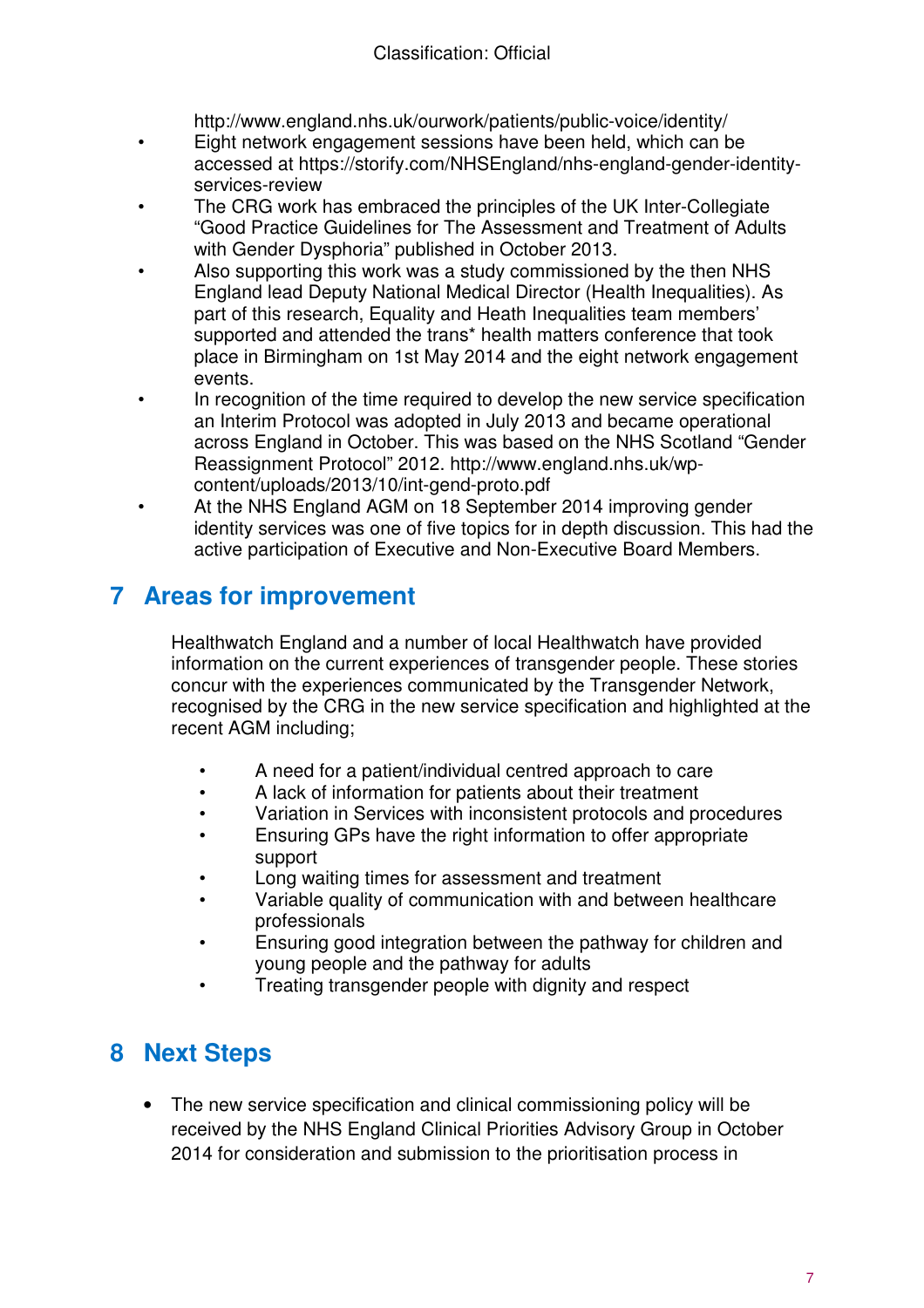December. It has been recommended, if approved, that the specification and policy should be submitted for full public consultation.

- Assuming successful consultation and adoption by NHS England of the specification and clinical commissioning policy, it will be ready for implementation during 2015/16.
- Reinforcing the importance of this work the NHS England Commissioning Intentions 2015/16 for Prescribed Specialised Services published in October 2014 state at paragraph 104 "A review of gender pathways, including access to treatment, will be undertaken to identify how existing pathways can be strengthened and improve services for patients"
- On 1 September the Specialised Services Turnaround Director asked that a Gender Identity task and finish group should be established as part of Workstream 1.
- This is designed to carry out an assessment of the current work and to recommend short, medium and longer terms actions required. This work has the active involvement of the chair of the Patient and Public Voice Group
- An immediate short term priority of the task and finish group is to undertake an assessment of demand for services.
- This includes the numbers waiting for assessment by the GICs, the number of people on the care pathway, the number of people waiting for surgery, the current capacity of providers, the potential capacity available and current and future resource implications.
- This work has commenced and an initial assessment will be complete by the end of November.
- This next meeting of the Transgender Network will be held on 27th November 2014

Any changes to Gender Identity services will then need to be considered with other services as part of business planning for 2015/16.

## **9 Patient Complaints**

Patients wishing to raise a complaint about Gender Identity services should direct their complaint to the NHS England customer contact centre either by post, telephone or email:

Write to: NHS England PO Box 16738 Redditch B97 9PT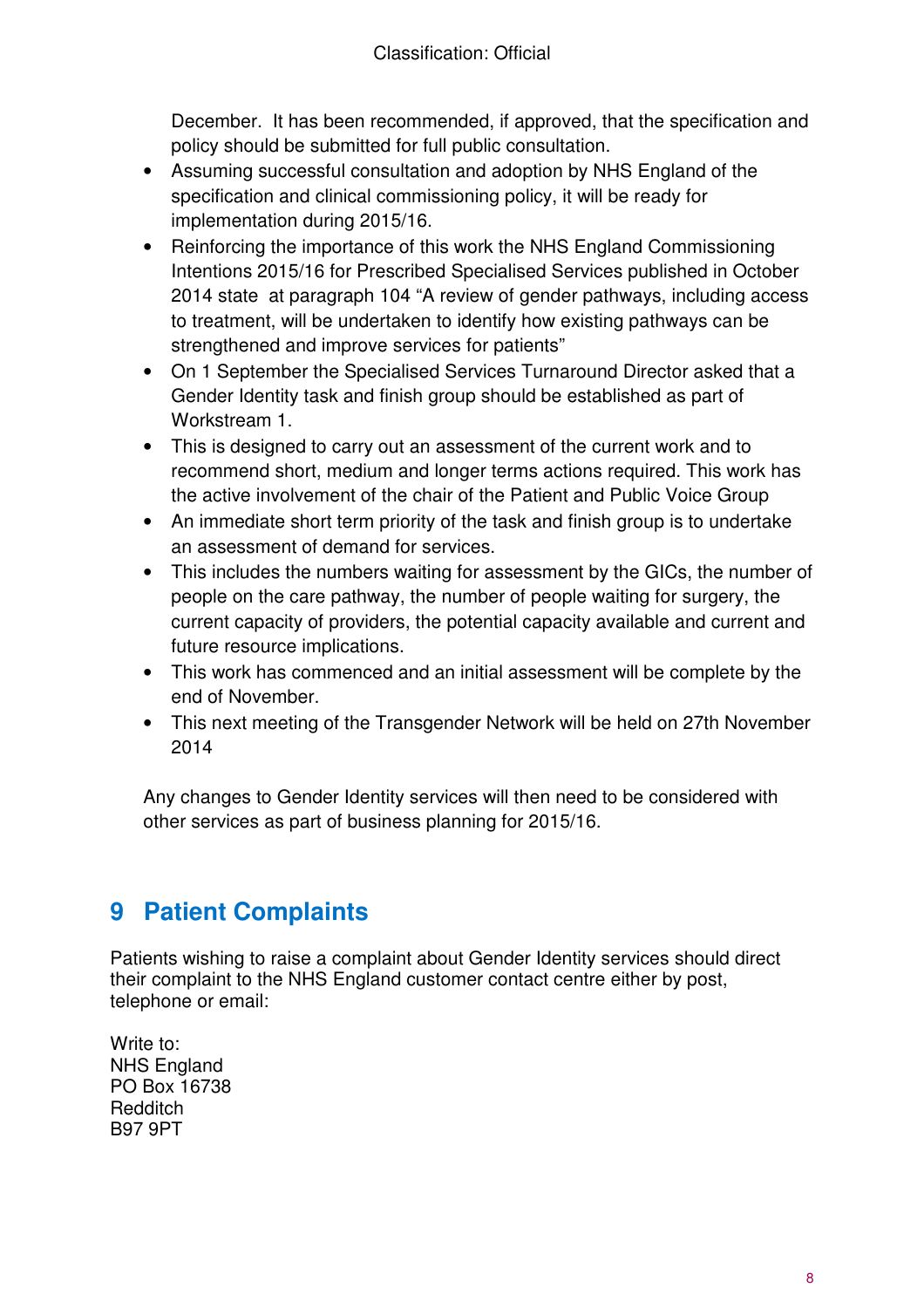Telephone: 0300 311 22 33 (Monday to Friday 8am to 6pm, excluding English Bank Holidays).

Email: england.contactus@nhs.net

Staff in the customer contact centre will then direct individual patient complaints to the most appropriate person in NHS England for a response.

Ann Sutton Director of Commissioning (Corporate) NHS England

9th October 2014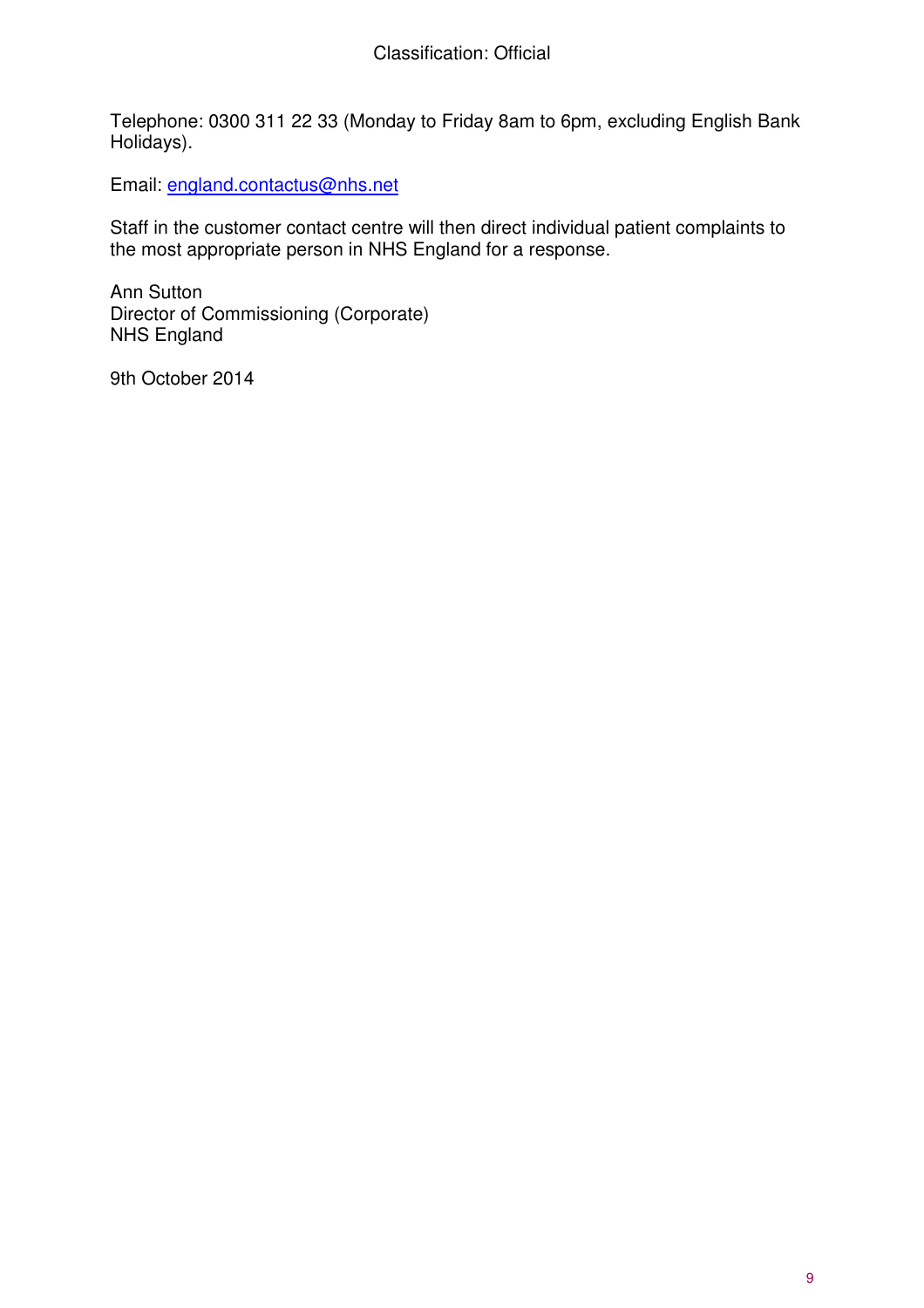



Richard Jeavons Director of Specialised Commissioning NHS England

10<sup>th</sup> December 2014

Dear Richard,

RE: Response to the NHS England report on gender identity services

I am writing to thank you for the report, from Ann Sutton, sent following our escalation regarding the lack of access to gender identity services and to outline some outstanding concerns that we have.

I would like first to thank you for addressing the issues we raised. We are pleased to see that an assessment of demand for services will be undertaken by the gender identity task and finish group and that the new service specification and clinical commissioning policy will soon be submitted to the prioritisation process.

However, we still have some concerns and we would be grateful if you could provide us with further information and clarification on your strategies to address these.

## Long-term planning of specialised services

We would like to raise concern that the long-term planning for male to female surgery did not sufficiently ensure access to and continuation of care for those who require it. We are also concerned that NHS England had not anticipated the departure of Mr Bellringer, consultant at Charing Cross Hospital, and the impact that this would have on delivery of services.

With the changes that are currently occurring to specialised commissioning, this lack of anticipation on the impact on delivery of services raises an alarm that this could occur in relation to other specialised services. I would like to hear from you on how lessons are being learnt from the current problems with gender identity services and how this learning will be used to ensure that similar issues do not occur in other specialised commissioning services.

### Prioritisation process

We have learnt that the CPAG meeting that was due to decide whether to take forward the gender identity service specification and clinical commissioning policy has been postponed. We are aware that further discussions are occurring on the prioritisation process. However, we would like clarity from you on how the policies, including on gender identity, that were due to be prioritised in December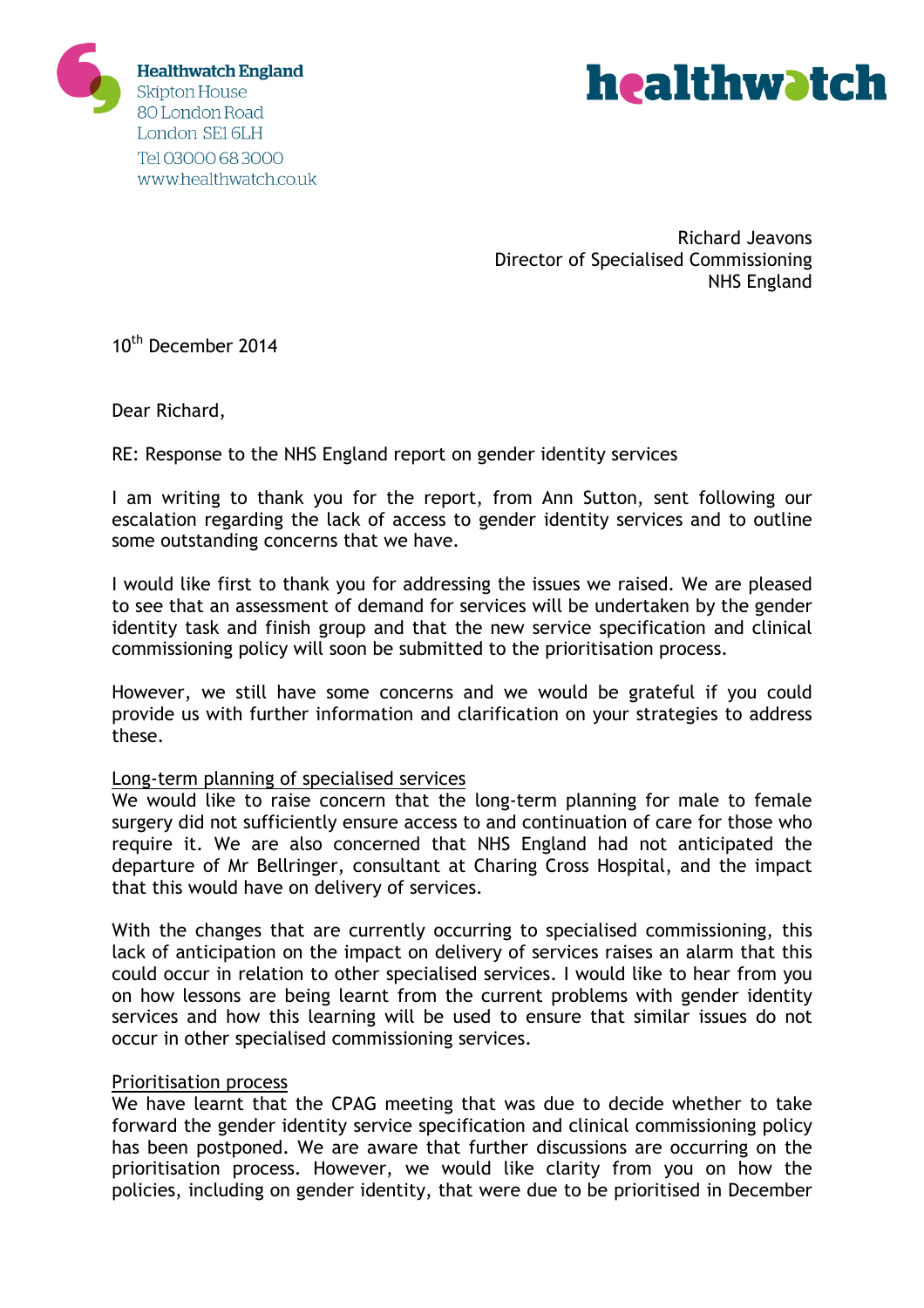

by CPAG will be taken forward as progress should not be delayed until after the prioritisation process is finalised.

Furthermore, we know that gender identity services often have a comparatively lower level of empirical evidence supporting the benefits to service users. Do you feel this will have any impact on the potential for the gender identity policy to be prioritised once the new prioritisation framework is in place?

### Meeting the waiting time target

The NHS Constitution states that people have the legal right to start their NHS consultant-led treatment within a maximum of 18 weeks from referral; unless they choose to wait longer or it is clinically appropriate that they wait longer. We have concerns that the usual 18 week referral to treatment standard is not being respected in regards to male to female gender identity surgery.

We are aware that the assessment carried out by the gender identity task and finish group will help provide further clarity on the current demand for services, and we are looking forward to receiving the outcomes of the group's work in December. However, we would like to know from you the number of times the NHS waiting time target has been breached for those patients waiting for male to female gender identity surgery.

#### Supporting the needs of patients on the pathway

We are concerned about the insufficient support provided to people on the gender identity service pathway. Whilst we welcome the task and finish group's work looking at short-term demand of gender identity services, we are unclear what additional support is being provided to patients, particularly those awaiting male to female surgery. We would like to have further information and clarity from you on the support that you are providing for these patients.

In addition, we have received concerns about the lack of provision locally of psychological therapies for transgender people and their families. For example, in Suffolk there is no mental health professional with expertise around transgender and gender identity. The option is therefore to see someone locally who does not understand their needs, or travel to London (usually at their own expense) for a 50 minute session. This is made more acute in individuals who face major delays in receiving surgery where needed. Can you please clarify how you plan to improve the provision of psychological therapies.

### Communicating with patients

Whilst we appreciate you providing us with an update on the steps that NHS England is taking to address the lack of access to gender identity services, it is evident from the experience of local Healthwatch that patients of these services are not aware of this activity on gender identity services.

Thus, we would like you to effectively communicate to patients the reasons why delays in gender identity surgery and other services are occurring, as well as the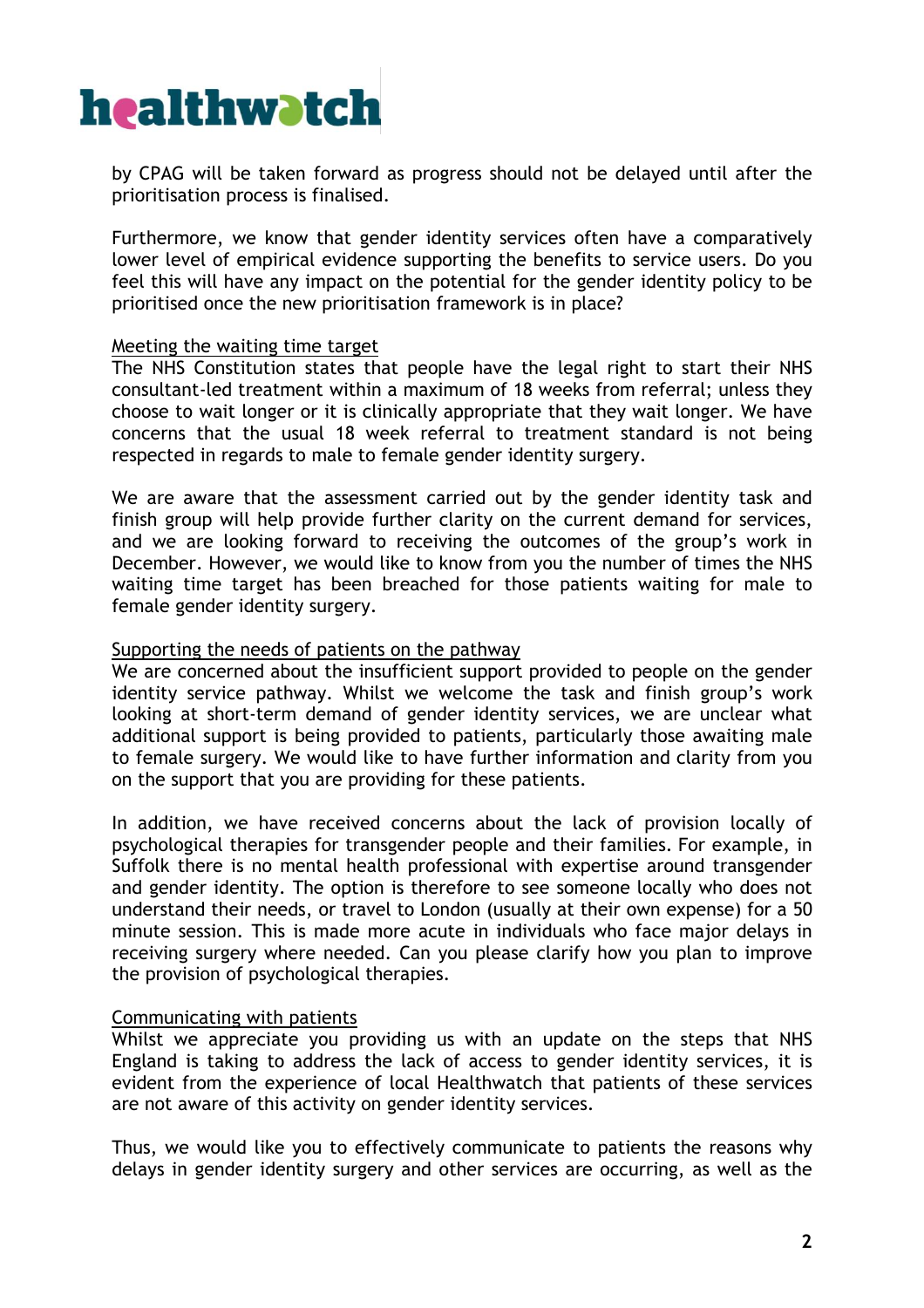

steps you are taking to improve access to services for patients either on the pathway or waiting to access the service.

As well as providing an update on the current situation, we have heard from patients that they also want to know who funds the services, what patients can expect from services, how they can make a complaint and, above all, how they can access support – particularly psychological support – as many people are still waiting to progress on the pathway.

We would like you to share with us your plan on how, and when, you will communicate this information to the transgender community, and in particular, those individuals accessing gender identity services.

### Educating health professionals

As we mentioned in our formal escalation to you, we have heard from the transgender community that many GPs are not aware of gender identity services and the current issues around their access. We would like to hear from you how you are educating health professionals - especially GPs – on issues that transgender individuals face and the services available to them.

Healthwatch want to ensure that transgender individuals who have care needs have equal access to their rights, quality care and appropriate support. We know there are no easy answers, but we believe that thinking in a clear and joined-up way about the current and growing unmet needs of people accessing genderidentity services is needed.

Please note that we have committed to updating local Healthwatch on this issue so this letter and your response will be published in the public domain.

With best wishes

Kethron Pola

**Dr Katherine Rake Chief Executive**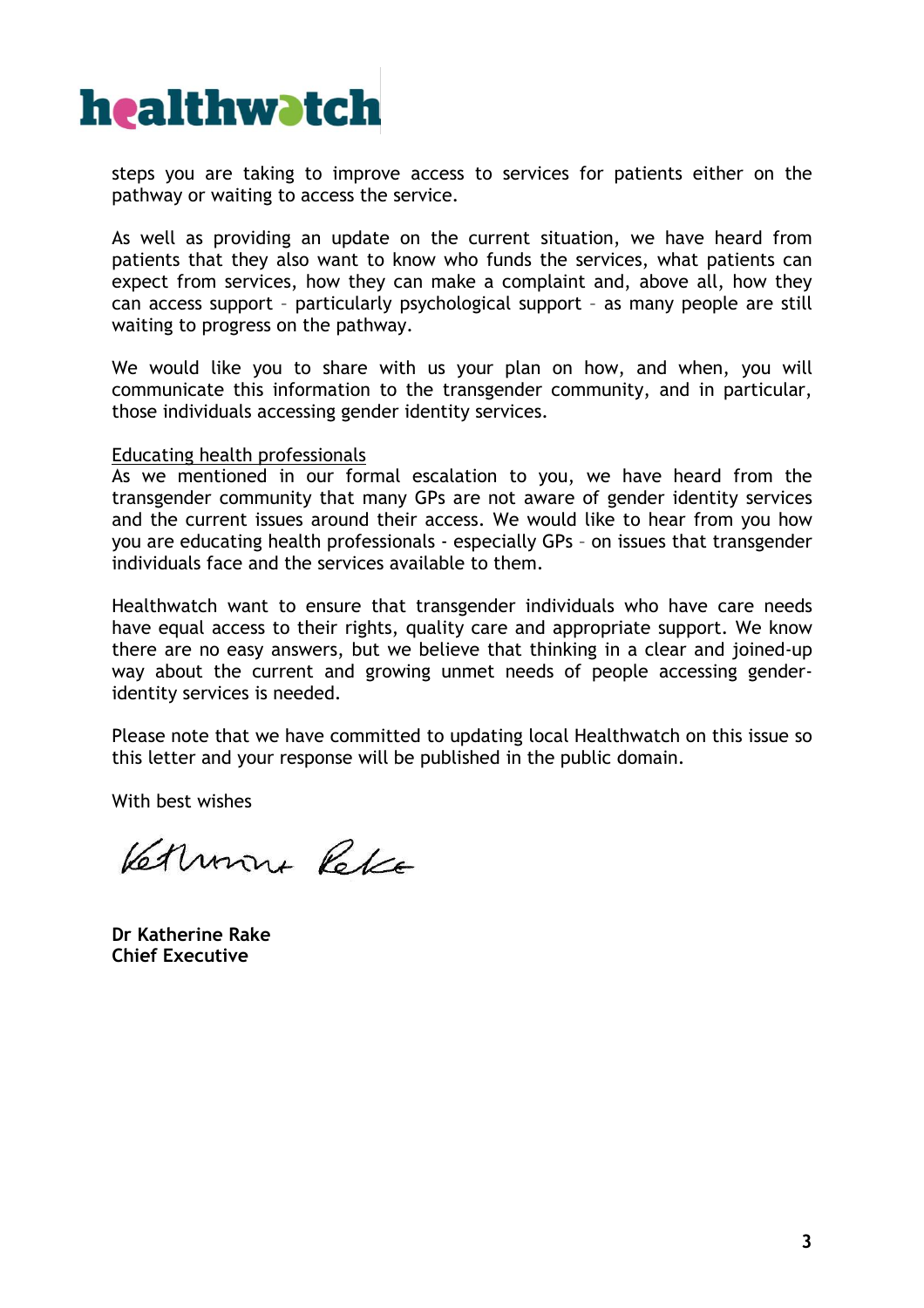

4N26 Quarry House Leeds LS2 7UE

Tel. 01138 251492 DCSS.England@nhs.net

Dr Katherine Rake Chief Executive Healthwatch England Skipton House 80 London Road London SE1 6LH

8 January 2015

Dear Katherine

### **Gender identity services**

Thank you for your letter of 10 December. I share your ambition that transgender individuals have equal access to their rights, quality care and appropriate support, and I welcome the opportunity to provide further clarification on the points that you raise.

As background - since our previous report was sent to you in October 2014 NHS England has sought to maintain momentum in the following ways:

- We convened a meeting on 19 November 2014 of senior commissioning managers from area teams and representatives of the three providers of genital reconstruction surgery to explore issues around demand and capacity in some depth
- The task & finish group for gender identity services met on 24 November 2014; the group considered, amongst other things: the outcome of the commissioner / provider workshop referred to above; a focus on the whole patient pathway including primary care and paediatric services; a proposal to bring the national Gender Identity Development Service for children and adolescents within the scope of the group's work; and formal terms of reference for the group
- Our Patient and Public Voice Team held the fourth Transgender Workshop on 27 November 2014; this was attended by around 50 people, and enabled contributions from people across the country via the internet and social media; I know that as a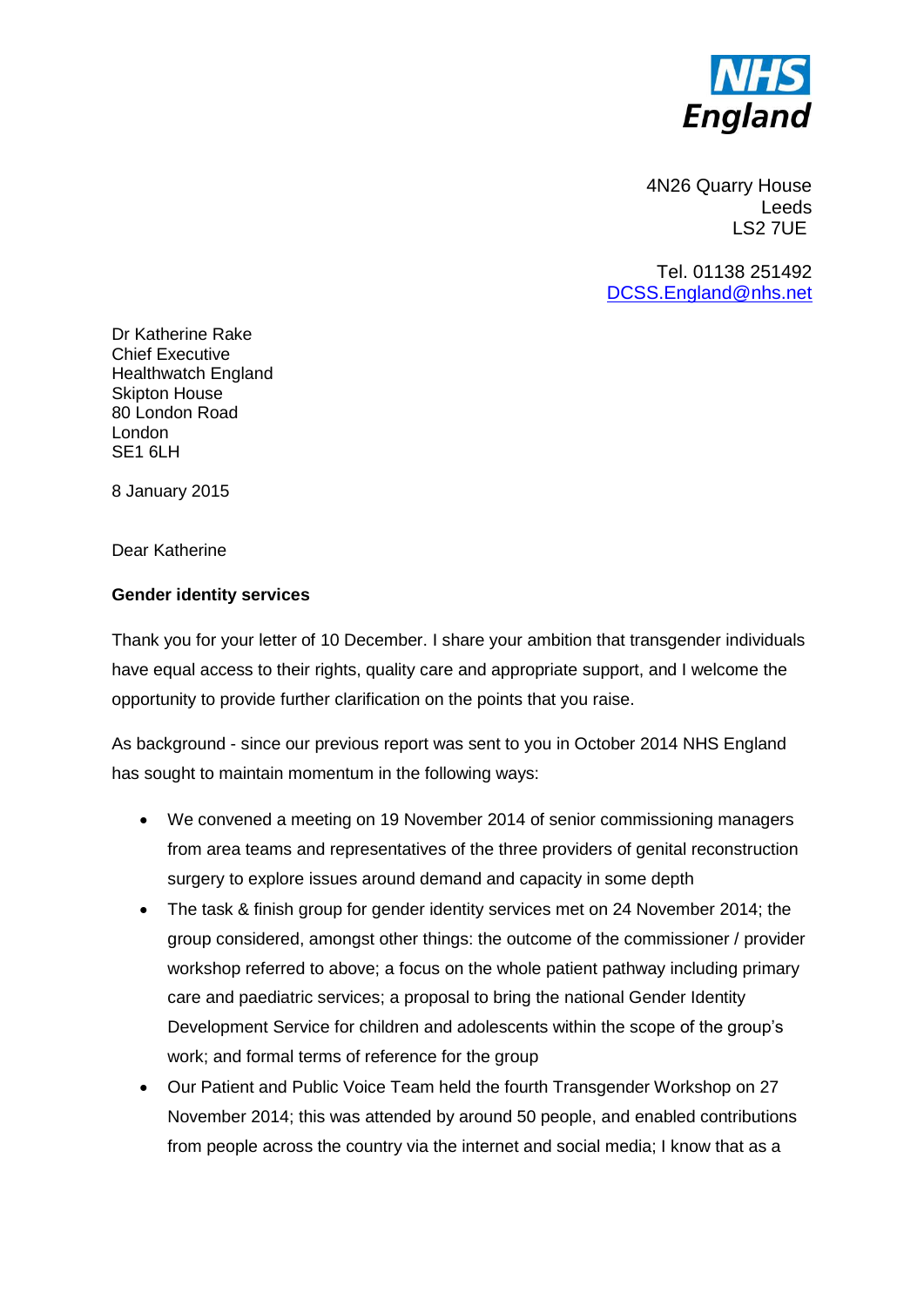result of the powerful views and ideas expressed on the day my colleagues who attended came away with some valuable insight for shaping our future work

- The Specialised Commissioning Oversight Group met on 16 December 2014 and agreed the applicability of the 18 week Referral to Treatment standard for referrals into gender identity services
- The Board of NHS England met on 17 December 2014 and agreed to hold a public consultation in January 2015 on the future process for making decisions about investment priorities in specialised services

I will expand upon these points in my response to you below, using the headings set out in your letter to me:

## **Long term planning of specialised services**

NHS England is committed to supporting providers in the longer-term planning of specialised services, with the overall aim of achieving safe, sustainable and accessible services that deliver excellent outcomes. We are responsible for contracting with providers and for monitoring the performance of the contract by engaging with the providers on the safety and quality of the service.

It therefore follows that as commissioner of the service at Imperial Healthcare NHS Trust we do indeed have an interest in ensuring that the Trust has put in place robust long-term succession plans for key clinical staff, but you may appreciate that there are obvious limits to our influence. It is not within NHS England's remit or powers to be responsible for the oversight of individual consultants, their job plans or individual career plans – and nor could we be.

So, our approach over the past year – anticipating potential sustainability concerns generally – has been to ask the Clinical Reference Group for gender identity services, chaired by Dr John Dean, to look at workforce issues as a priority. The Clinical Reference Group is currently reviewing the professional skills mix, operational policies and processes of both surgery providers (genital, breast and other) and gender identity clinics, in order to deliver recommendations to NHS England and Health Education England in the new year on short and long term workforce development priorities.

## **Prioritisation process for investment in specialised services**

You are correct that the meeting of the Clinical Priorities Advisory Group that was scheduled for November 2014 was postponed. This is because we want to review the current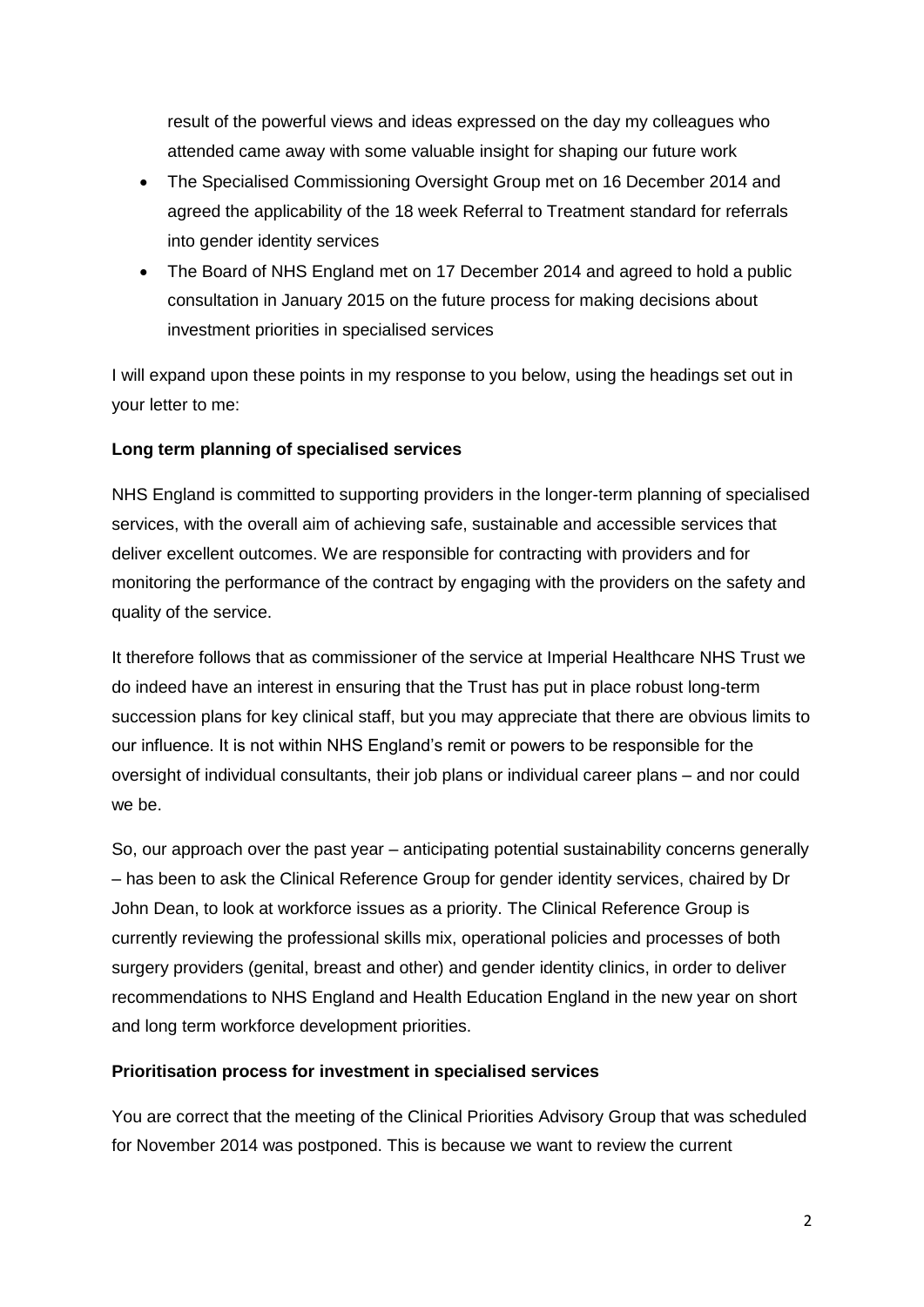governance arrangements covering the commissioning of specialised services in light of our Board's recent decision to create a new Specialised Services Committee.

On 17 December the Board agreed to undertake a public consultation on the future approach to prioritising new services within Specialised Commissioning. We also wish to consider learning from the application of a scoring tool that we tested with the input of a number of Clinical Reference Groups at our joint Programme of Care event on 28 October 2014. The paper that was considered by the Board can be found [here.](file:///C:/Users/RJeavons1/AppData/Local/Microsoft/Windows/AppData/Local/Microsoft/Windows/Temporary%20Internet%20Files/Content.IE5/YIKYVJ1B/a%20set%20of%20principles%20which%20will%20underpin%20the%20decision%20making%20process%20for%20investment%20in%20specialised%20services)

We will launch a 12-week public consultation about the principles and approach to decisionmaking in January, building on some helpful stakeholder engagement that we held in 2014. Any outstanding decisions about 2015/16 commissioning will be made as soon as possible after due consideration of the outcome of consultation. In the meantime our existing procedures for interim policies and in-year service developments continue to operate.

You raise the issue of how empirical evidence will be used in a new prioritisation framework. We are aware that this is a complex issue. The purpose of our engagement in 2014 was to begin to review potential criteria or factors that could be used in a clinical relative prioritisation process. In particular, we heard concern expressed by some stakeholders that the application of some criteria could potentially discriminate against people with rare conditions for which interventions tend to be more expensive and for which there may not be an established evidence base – and we will consider these views carefully before making a final decision on the shape and content of a new prioritisation process.

## **Meeting the waiting time standard**

NHS England agrees that the people accessing gender identity services have a legal right under the NHS Constitution to be seen within 18 weeks of referral.

In our work to date we have found that under previous commissioning arrangements there was no standard or consistent process for collecting or analysing data about gender identity activity, and that providers have only partially complied with requests to submit voluntary data. This means that we have inherited a limited understanding of the scale of the problem but we are actively working to improve matters.

A priority for us over the autumn has been to understand better where pressures in the pathway currently reside, the reason for waiting time pressures and potential solutions. To this end we convened the joint commissioner / provider meeting to discuss genital reconstruction surgery on 19 November 2014, and colleagues in the Chief Analyst's Office of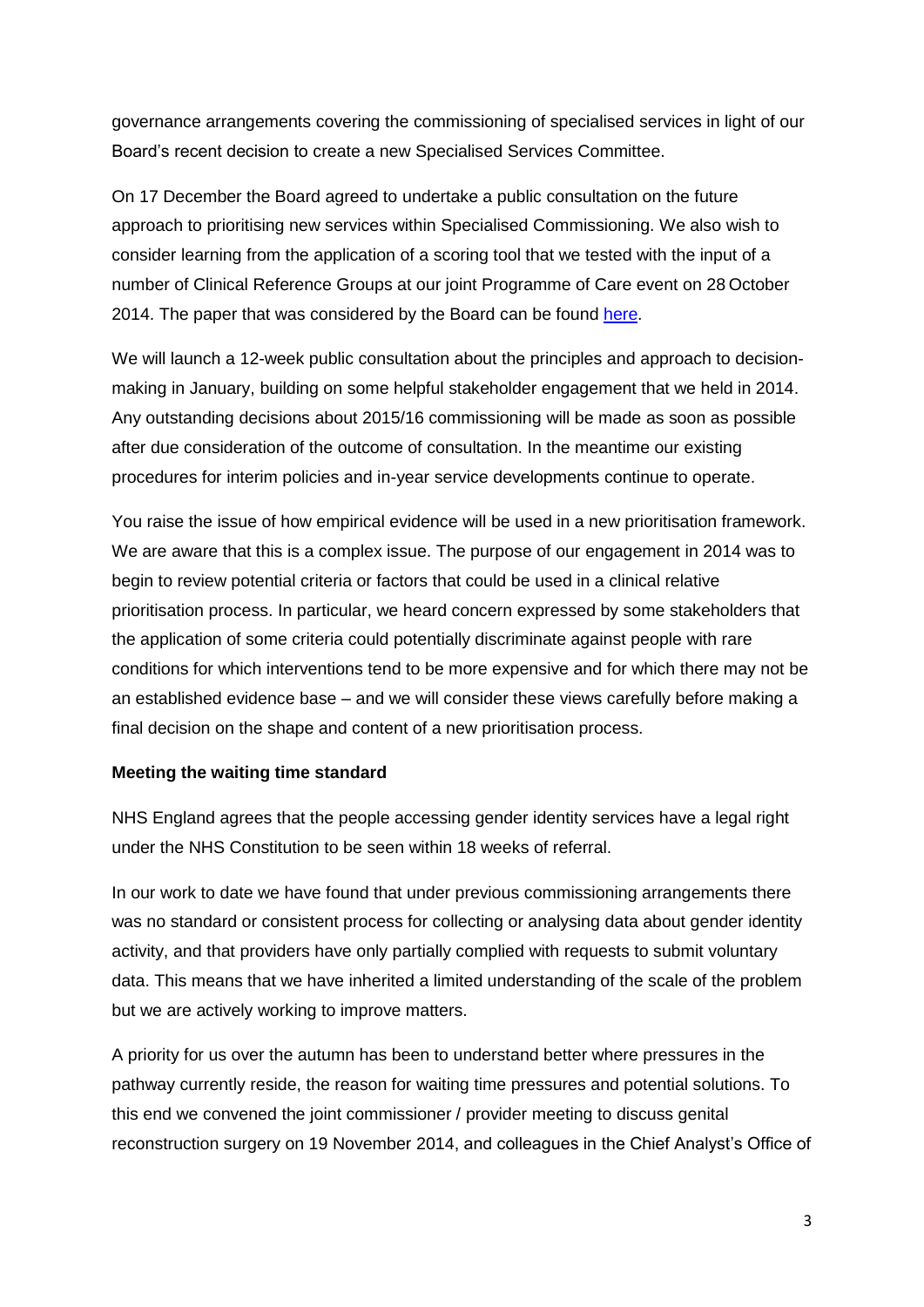NHS England are currently working with providers to gather essential data in a consistent and meaningful form.

The limited data that we have recently secured from providers leads us to believe that there are two issues in the supply of gender identity services, that of entry into the service via first appointment and that of waiting times for surgery. We are working to understand the scale of both of these issues and we aim to generate scenario based solutions by March 2015. As part of this work we will be working closely with gender identity clinics to understand the internal processes and possible bottlenecks from first referral to referrals for surgery. The outcome of this work will enable us to consider the provision of a more equitable service that aims to meet the 18 week Referral to Treatment standard.

Our initial focus has been to explore waiting time pressures for genital reconstruction surgery, and as an outcome of our meeting with the providers on 19 November we now have a much better understanding of waiting time pressures, as reported to us:

|                        | Number of patients waiting* 18 | Longest wait over 18 weeks |
|------------------------|--------------------------------|----------------------------|
|                        | weeks + at 1 October 2014      | as at 1 October 2014       |
| Nuffield Health (m-f)  | 24                             | 12 months                  |
| Charing Cross (m-f)    | 311                            | 21 months $+$              |
| Andrology Centre (f-m) |                                | n/a                        |

\*and who are, in the opinion of the clinician, ready to proceed to surgery

We have profiled the additional investment that would be needed to reduce waiting times for male to female surgery to under 18 weeks. Area teams have been asked to initiate discussions with providers as a matter of urgency about potential options to expand capacity and, following the SCOG decision referred to above, progress with moving towards and sustaining the standard will be the subject of routine performance and exception reporting.

## **Supporting the needs of patients on the pathway**

Psychological support is an aspect of care that the Clinical Reference Group for gender identity services explored in the design of the [interim protocol](http://www.england.nhs.uk/wp-content/uploads/2013/10/int-gend-proto.pdf) for gender identity services that we implemented in October 2013. The interim protocol makes clear that regular psychotherapy and counselling should be available throughout the patient's individualised gender dysphoria care pathway, delivered by therapists and counsellors with specialist knowledge of gender issues. Where such psychotherapy and counselling is not available within the Gender Identity Clinic or network, the interim protocol requires the clinic to signpost patients to other appropriate providers and support networks as appropriate.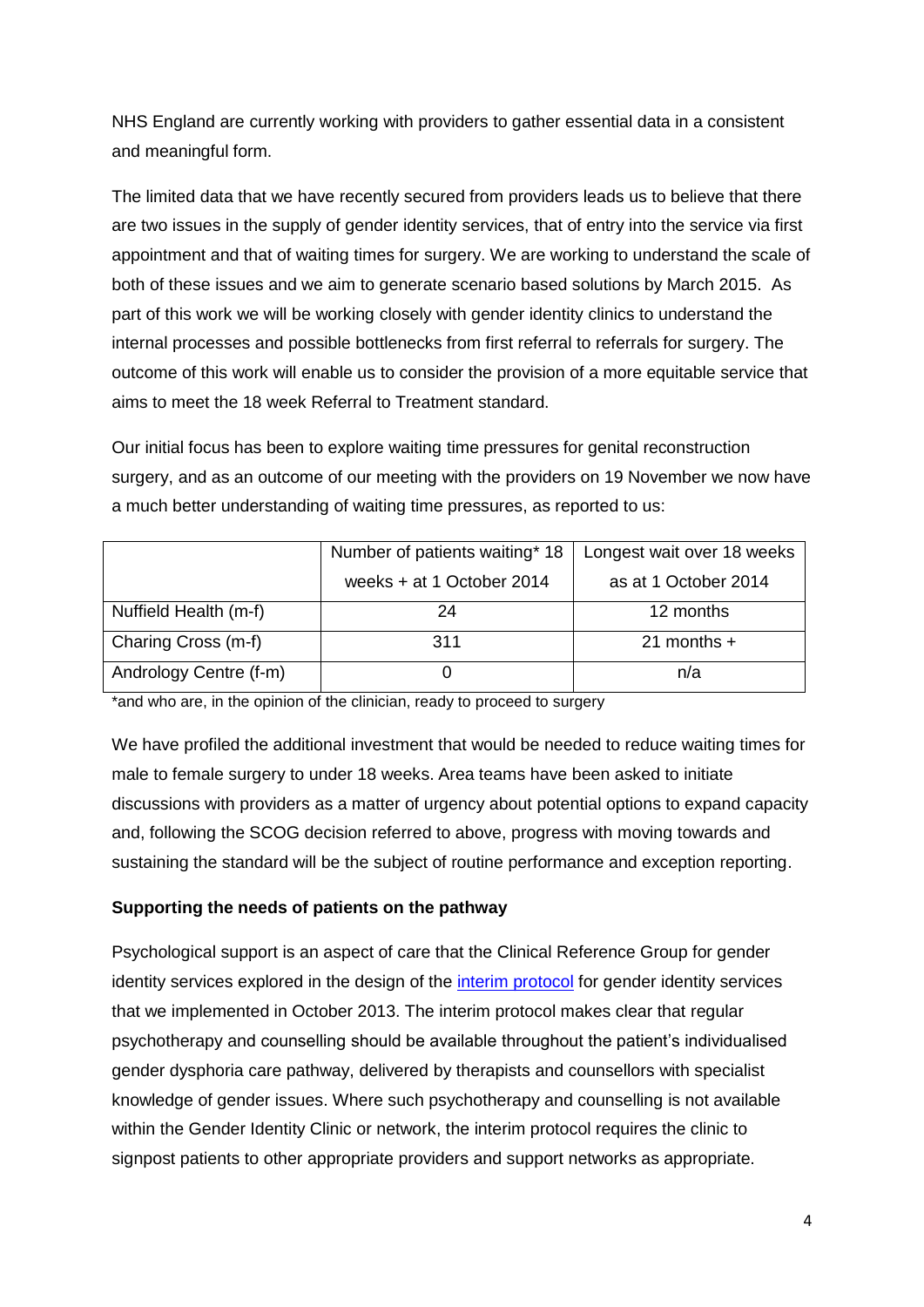Thus, we have put in place a framework for commissioning that has professional support, and that makes quite clear our expectations around psychological support. However, you have raised with me the suggestion that not all parts of the country are well served in this regard and this is something that I have asked area teams to explore in more detail. I would reiterate here that the problem that you describe is in part an outcome of the previous approach to commissioning by Primary Care Trusts, which was disparate and with no consistent focus on workforce or training requirements. Without prejudicing the outcome of our area teams' work I suspect that there is no quick solution to this problem given the need for providers to develop the particular specialist skills that you describe, and area teams will (through the task & finish group) seek advice from the Clinical Reference Group and Health Education England as appropriate.

### **Communicating with patients**

It was clear to colleagues who attended the Transgender Workshop on 27 November that we do indeed need to be better at routinely communicating how NHS England is listening to the concerns of the trans-gender communities and what we are doing in response, including updating stakeholders on the work of the task & finish group. A formal communications plan is currently being developed for implementation in January 2015. We will publish the plan once it is has been agreed but you may expect us to commit to:

- Publishing terms of reference and membership for the task & finish group, and publishing regular updates on the work of the group
- Proving regular opportunity for interaction with NHS England on our work to improve gender identity services via social media
- Publishing details of what patients can expect from gender identity services and how they can make a complaint if necessary

## **Educating health professionals**

This is a complex issue, and not one that is owned exclusively by NHS England or indeed by specialised commissioners. We have heard through various forums, including the NHS [Citizen Assembly](http://www.england.nhs.uk/wp-content/uploads/2014/10/item5-board-1114.pdf) in September 2014 (which was devoted to five issue groups, of which one was gender identity) and Transgender Workshop in November 2014, that there is considerable dissatisfaction with poor patient experience particularly in primary care. It is difficult to respond to your question directly because it is not within NHS England's remit to educate health professionals in the way that you perhaps suggest, but the reports of poor patient experience are of course a concern to us, and we need to understand how NHS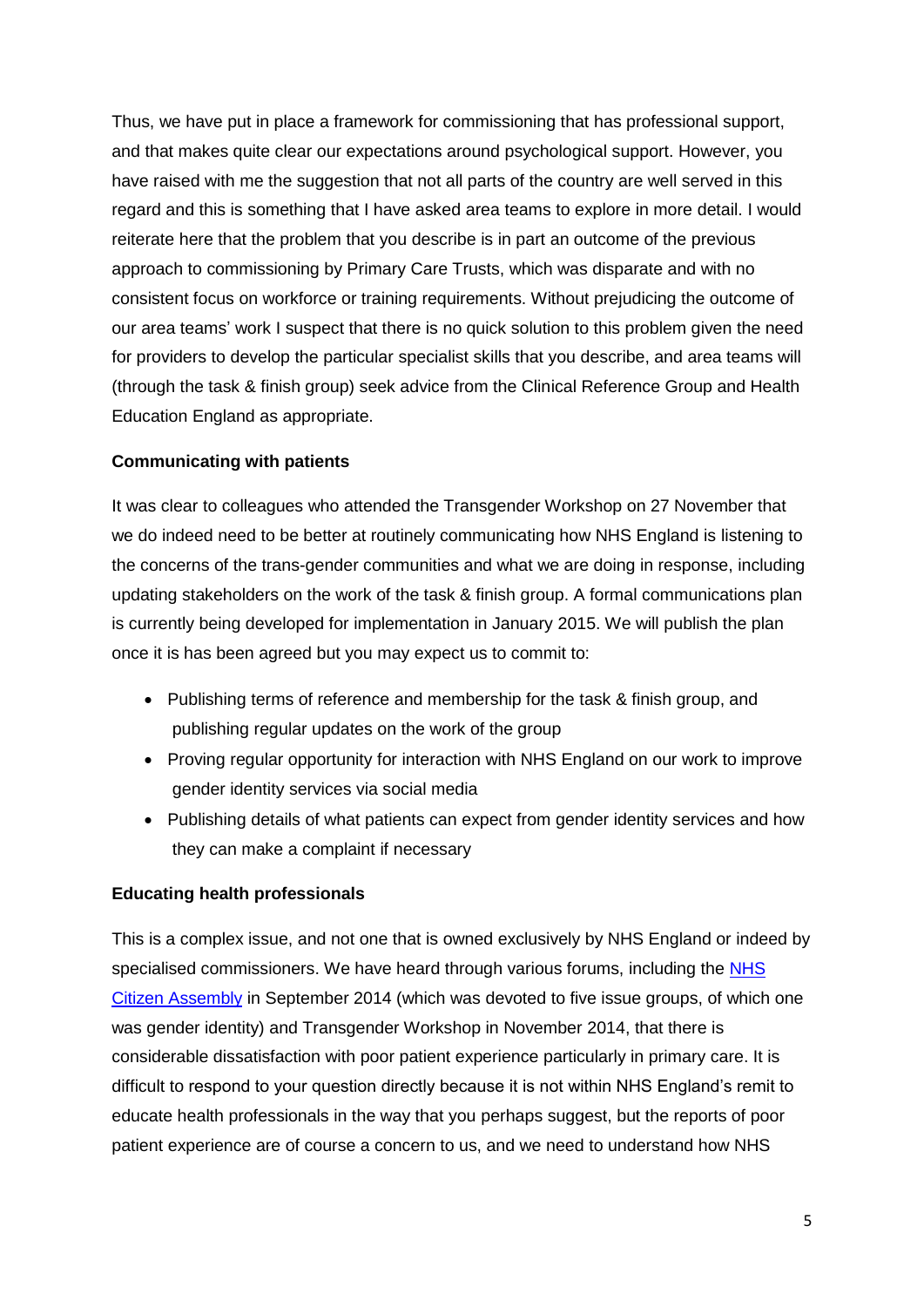England as commissioner of primary care services can use the contractual levers available to us.

As you say in your letter, we need to be operating in clear and joined-up way to improve services and the patient experience. In September 2014 at the NHS Citizen Assembly Dame Barbara Hakin acknowledged the need to improve frontline services for people with gender identity issues, suggesting that NHS England should work with GP educators to ensure that GPs and other primary care staff are able to give helpful information and refer people to the right services, avoiding distress and long delays in treatment. We intend to deliver on that commitment.

I suspect that a focus on contractual levers alone will not sufficiently address what appears to be a significantly wider concern, and to that end I am writing to organisations that would also have an interest (or may have some direct responsibility) in this issue including the Royal College of General Practitioners, the Care Quality Commission, the General Medical Council and Health Education England to canvass ideas about how these organisations can support NHS England - and each other – in addressing the concerns that you describe. We also need to understand the responsibilities of Clinical Commissioning Groups and engage with them on this issue. We will publish our intended approach by 31 March 2015, making it clear what is and what is not within our ability and remit as a commissioner of health services.

### **Review meeting on 19 January 2015**

Both your letter of 10 December and my response cover a number of matters which would no doubt benefit from a face to face meeting and more in depth discussion. In order to ensure this can take place as soon as possible both I and Cathy Edwards will attend the forthcoming review meeting between Healthwatch England and NHS England on 19 January 2015, and I will ensure that the subject of gender identity services - and specialised services commissioning more broadly - are included on the agenda.

Best wishes

Yours sincerely

Richard Jeavons Director of Commissioning Specialised Services Commissioning Operations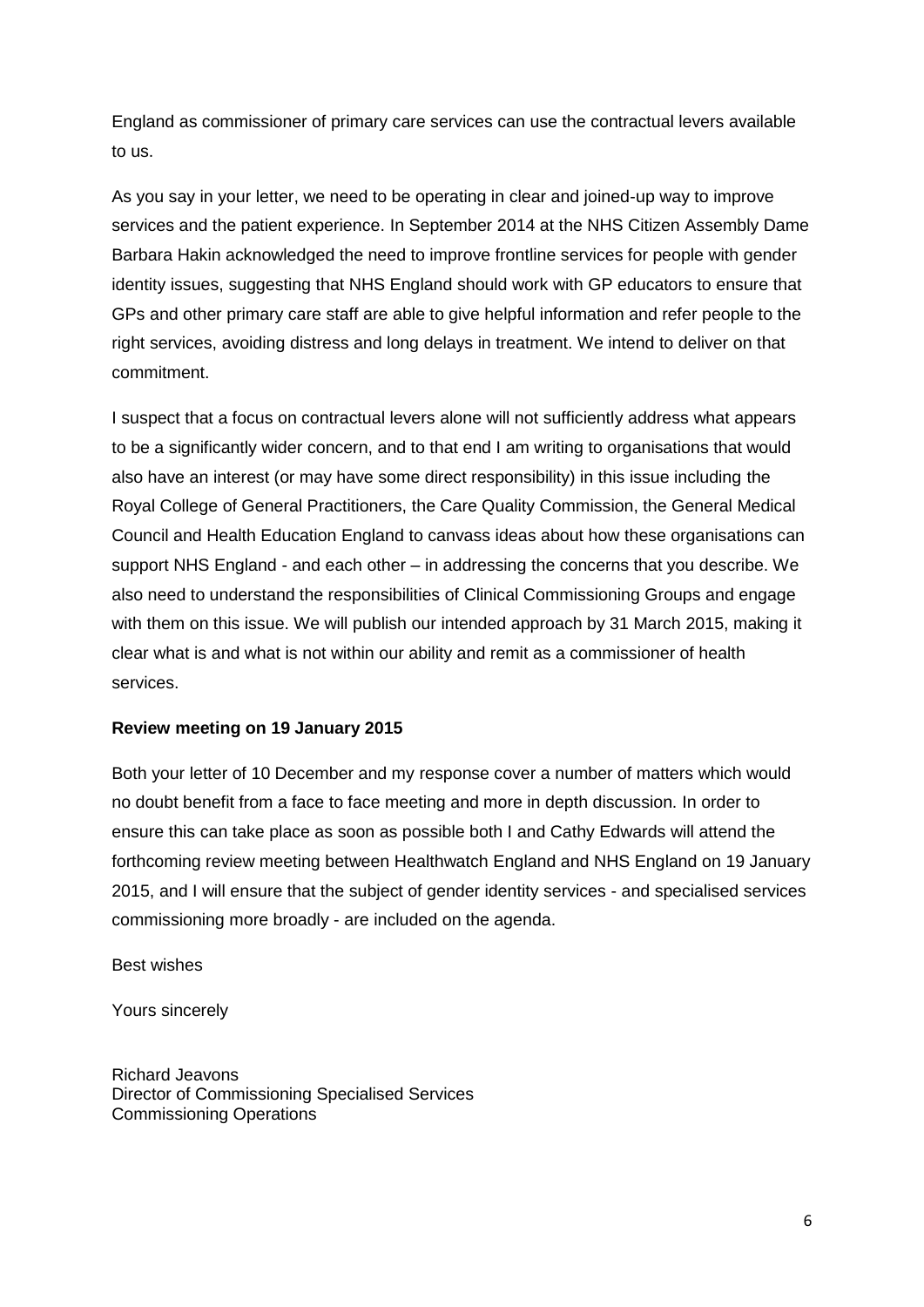**From:** Rake, Katherine **Sent:** 23 March 2015 14:37 **To:** 'dcss.england@nhs.net' **Cc:** 'england.nhs.healthwatchescalation@nhs.net' **Subject:** RE: Response to the NHS England letter on gender identity services

Dear Richard,

Many thanks for your comprehensive response on gender identity services that we received on the  $8<sup>th</sup>$  of January 2015. I would also like to thank you for attending our review meeting that took place on  $19<sup>th</sup>$  of January 2015 and for responding to our questions. We feel that our joint efforts will have positive impact on transgender individuals trying to access services including surgery.

We welcome the rethink of the prioritisation framework, in particular the 90-day public consultation. We also welcome your confirmation that gender identity services come under the 18 week referral right. However, we have outstanding concerns and we would be grateful if you could expand upon these points:

- Can you please let us know how and when you will take the CRG's recommendations on short and long term workforce development priorities forward?
- Can you inform us about how you are making decisions for patients before the end of the prioritization framework public consultation to allow funding for specialised commissioning policies and treatments in the interim?
- As we now know that the waiting time for male to female surgery at Charing Cross Hospital is in excess of 21 months, can you inform us about the kind of support those people can expect to receive from local providers while waiting?
- Can you please tell us what the current waiting times are for people to get a 1st appointment with a specialist?
- Can you let us know the amount of the additional investment to reduce waiting times for male to female surgery to under 18 weeks that you mentioned? When the money will be invested? How and when are you going to communicate this to patients who are currently waiting for surgery?
- From the evidence we have seen, we are concerns about the lack of specialist consultants to deliver gender identity services. What are your plans for the contingency that allows for immediate expertise to be brought in now to address the backlog? What is your long-term strategy to train up consultants in this specialty? We would like to see these plan and strategy once finalised.
- When are you expecting to receive feedback from local area teams on their work on the insufficient psychological support provided to patients on the pathway? When can we expect to hear from you on this?
- As we still have strong concerns around the lack of communication with service users, can we see your communications plan for gender identity services published and get further details on its target audience?
- Can you tell us when we can expect to see the progress and results of your work with GP educators to ensure that GPs, and other primary care staff, are able to give helpful information and refer transgender people to the right services?

We would like you to send us regular updates in order to make sure the commitments included in your letter are being met and formally request updates on a quarterly basis. We will also seek regular checks on the work of the Task and Finish Group.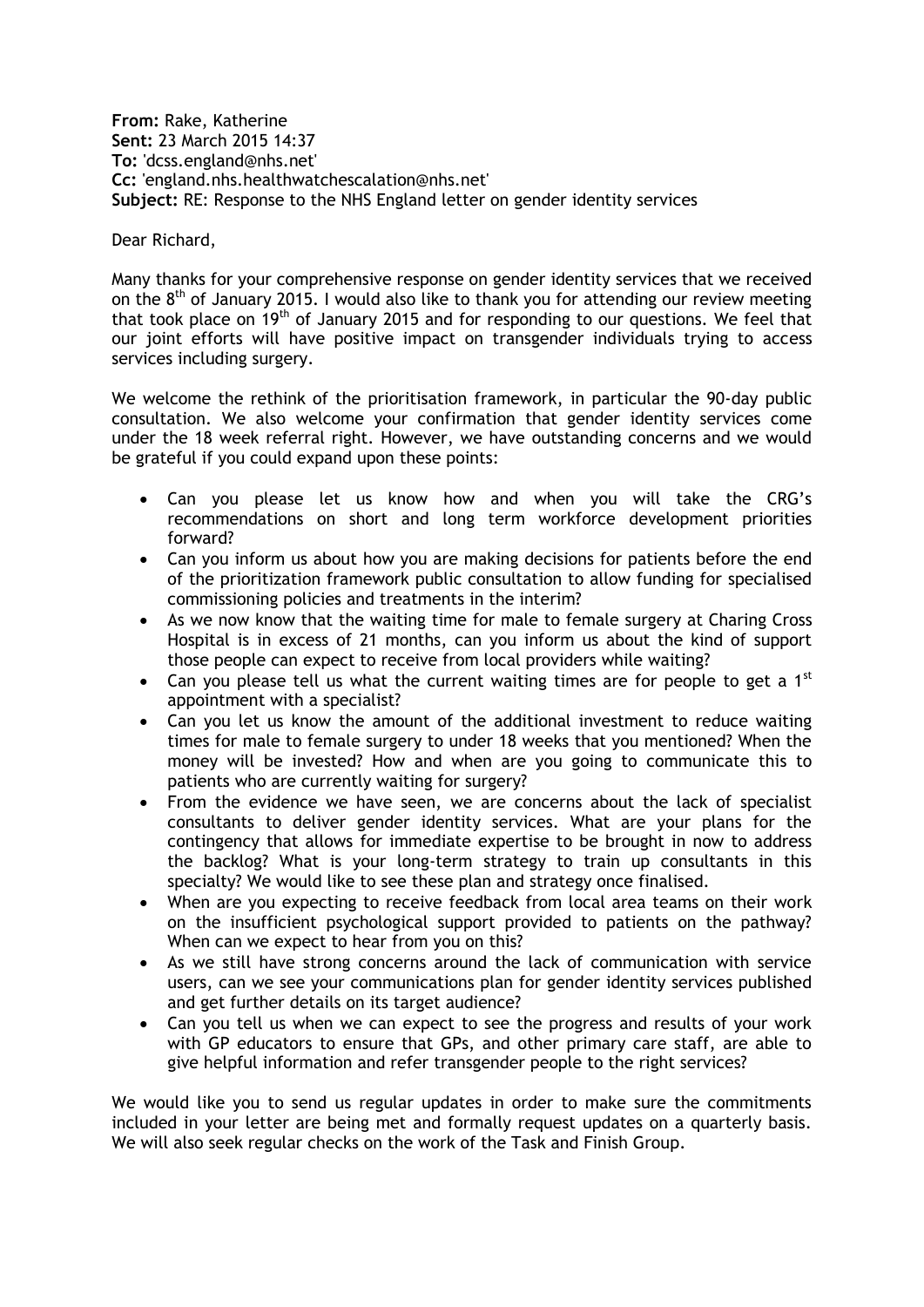Please note that we have committed to getting back to those local Healthwatch who have raised these concerns so this letter and your response will be published in the public domain. We acknowledge it may take some time to discuss with your colleagues; however, a response within 20 working days (before the 22<sup>nd</sup> of April 2015) will be appreciated.

With best wishes Katherine

## **Dr Katherine Rake**

**Chief Executive** Healthwatch England Skipton House 80 London Road London SE1 6LH

DD: 020 7972 8029 M: 07939 257040 T: @katherinerake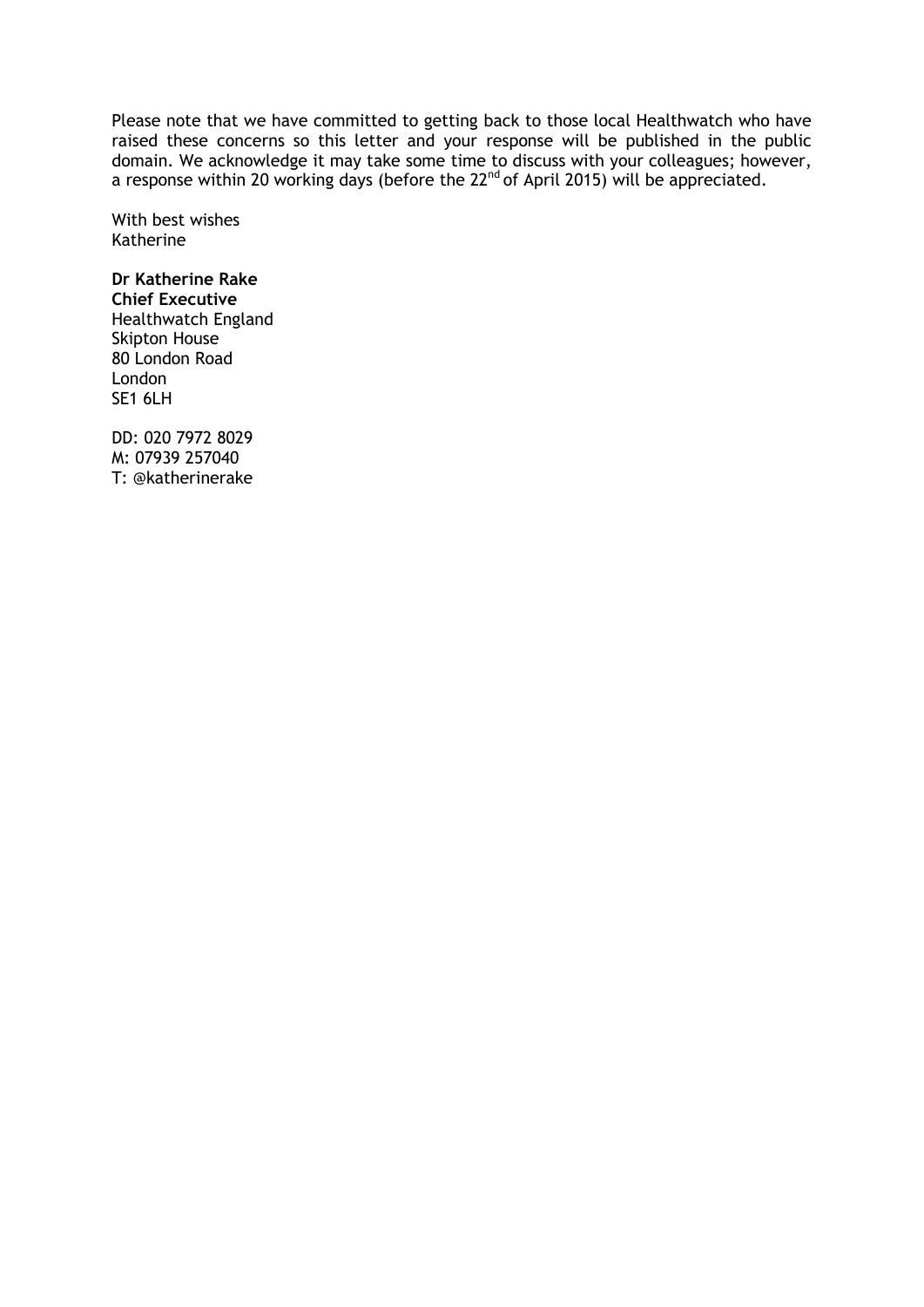**From:** Jeavons Richard (NHS ENGLAND) [\[mailto:dcss.england@nhs.net\]](mailto:dcss.england@nhs.net) **Sent:** 08 May 2015 16:11 **To:** Rake, Katherine **Cc:** Huxter Will (NHS ENGLAND); Glyde Jeremy (NHS ENGLAND); Edwards cathy (NHS ENGLAND) **Subject: Gender Identity Services** 

#### Dear Katherine

Further to the recent discussion at the 28<sup>th</sup> April quarterly meeting, my colleagues have compiled the following update based on the questions in your last email.

Grateful for your consideration of whether and how you wish to be updated so that we can all organise accordingly.

#### *Can you please let us know how and when you will take the CRG's recommendations on short and long term workforce development priorities forward?*

This is very much work in progress, and a long-term piece of work. This is a complex issue for which there is no 'quick fix'. This area of medical practice is not currently within the purview of any medical Royal College or Faculty.

NHS England has identified three short-to-medium term priorities:

- i. I have previously described to you that NHS England visited the Gender Identity Clinics over February and March 2015; as part of this work we sought to gain an understanding of future workforce development needs. We are currently analysing the outcome of this work with a view to presenting it to the Clinical Reference Group by June. We will publish the outcome of this work by June 2015.
- ii. The Chair of the Clinical Reference Group is working with the British Association of Gender Identity Specialists (BAGIS) to define what knowledge, skills and behaviours are required of a specialist in this field and how they might be assessed. Our longer term strategy will be to identify how NHS England, BAGIS, relevant medical Royal Colleges and Health Education England can use the outcome of this work to collectively define and implement a workforce planning and development process (see iii below).
- iii. On 30 June 2015 NHS England is convening a multi-agency symposium. In recognition that the concerns that have put to us about the inequalities faced by trans-gender and non-binary people cannot be addressed by NHS England alone we want to begin the discussion with partner organisations who have statutory roles in regulation, enforcement, professional standards, training, professional learning and leadership. We have invited the British Medical Association, Care Quality Commission, General Medical Council, Health Education England and various royal colleges of medicine. One of the key issues for discussion on the day will be around workforce development and professional competencies. We will also invite other organisations with an interest, including patient groups, and I will be extending an invitation to Healthwatch England to attend.

### *Can you inform us about how you are making decisions for patients before the end of the prioritization framework public consultation to allow funding for specialised commissioning policies and treatments in the interim?*

Public consultation closes on 27 April and we have put in place a rapid process that will enable us to consider the outcome of consultation, refine the process of prioritisation as necessary based on the outcome of consultation, and ask the Clinical Priorities Advisory Group to make recommendations on the prioritisation of proposed new investments for final decision by the Specialised Commissioning Oversight Group by June 2015.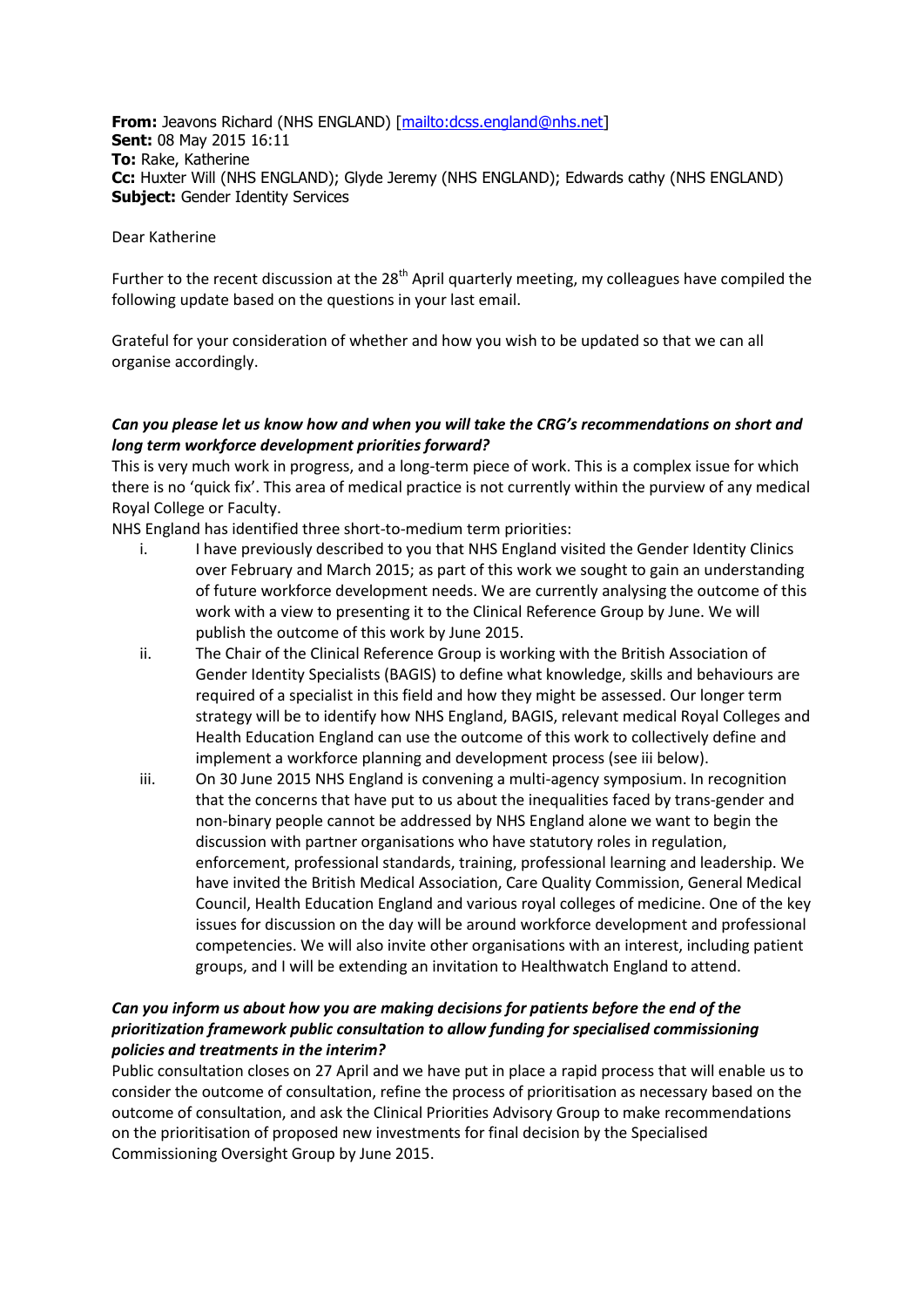In the meantime our interim policy for considering Individual Funding Requests and our interim procedure for considering funding requests for individuals who are considered to be critically clinically urgent remain in place. We are currently preparing to engage and consult on refreshed generic commissioning policies (including the IFR policy) by early summer 2015.

### *As we now know that the waiting time for male to female surgery at Charing Cross Hospital is in excess of 21 months, can you inform us about the kind of support those people can expect to receive from local providers while waiting?*

We expect gender identity networks to provide a multi-disciplinary, multi-professional service that and includes psychology, psychiatry, psychotherapy, nursing, voice and communication therapy, endocrinology, dermatology, surgery, social work and other related professions, all of whom should have a special expertise in gender identity. Networks are also expected to have close links with primary care services to cover a person's health needs holistically. In terms of the support being offered to the specific patients to whom you allude, these support needs will be reflected in the personalised care agreement that every gender identity service must agree with the patient. There is a requirement for the personalised care agreement to be updated as required, so we would expect the network of professionals to consider and address the specific needs of patients who are on the waiting list for surgery.

### *Can you please tell us what the current waiting times are for people to get a 1st appointment with a specialist?*

I am grateful to *UK Trans Info* for its detailed analysis of current waiting times, extracted from providers through Freedom of Information requests. The most recent report up to January 2015 can be foun[d here.](http://uktrans.info/attachments/article/341/patientpopulation-jan15.pdf)

*Can you let us know the amount of the additional investment to reduce waiting times for male to female surgery to under 18 weeks that you mentioned? When the money will be invested? How and when are you going to communicate this to patients who are currently waiting for surgery?* NHS England has committed to deploying additional investment in 2015/16 in order to address waiting times for genital reconstruction surgery. Discussions remain ongoing with providers to identify where and how capacity can be increased, with a final decision to be made by June 2015. The communications plan that we will publish for gender identity services will describe how we will communicate the outcome to patients (see below).

## *From the evidence we have seen, we are concerns about the lack of specialist consultants to deliver gender identity services. What are your plans for the contingency that allows for immediate expertise to be brought in now to address the backlog? What is your long-term strategy to train up consultants in this specialty? We would like to see these plan and strategy once finalised.*

I have described our longer term plans in response to your first question (above). In regard to the more immediate term, our current negotiations with the providers include discussions about how to increase skilled staffing to increase the capacity and how to ensure that activity plans for 2015/16 make use of all the available capacity in line with the available workforce.

## *When are you expecting to receive feedback from local area teams on their work on the insufficient psychological support provided to patients on the pathway? When can we expect to hear from you on this?*

This will be included in the analysis that we present to the Clinical Reference Group by June 2015 as an outcome of the visits that we have made to the gender identity clinics and which I have described above. I will of course share the findings with you in due course.